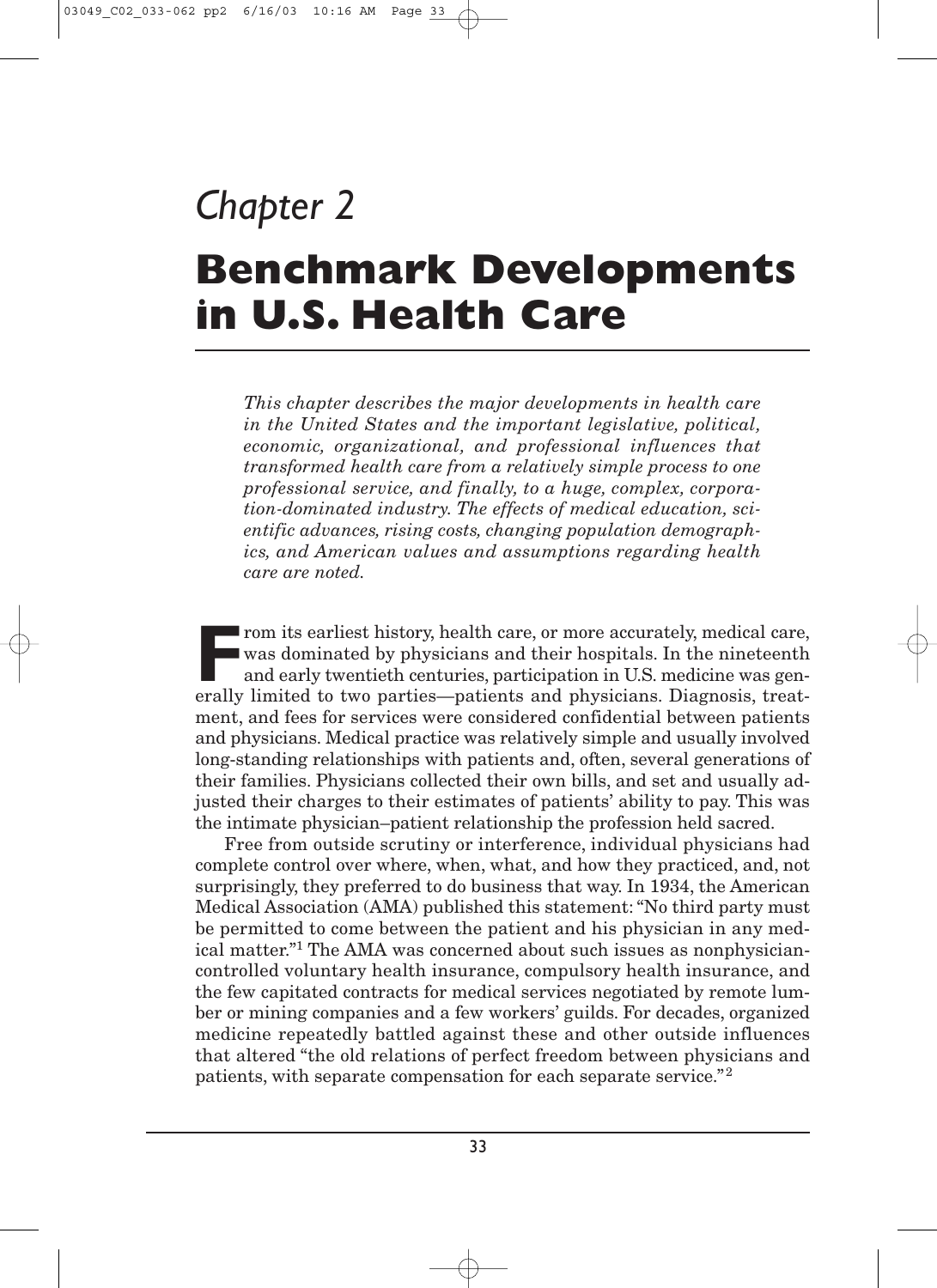As early as the nineteenth century, some Americans carried insurance against sickness through an employer, fraternal order, guild, trade union, or commercial insurance company. Most of the plans, however, were simply designed to make up for lost income during sickness or injury by providing a fixed cash payment.<sup>3</sup> Sickness insurance, as it was originally called, was the beginning of social insurance programs against the risks of income interruption by accident, sickness, or disability. Initially, it was provided only to wage earners. Later, it was extended to workers' dependents and other people.<sup>4</sup>

The drive for compulsory health insurance began to build in the United States around 1915, after most European countries had initiated either compulsory programs or subsidies for voluntary programs. The underlying concern was to protect workers against loss of income resulting from industrial accidents common at the time. Families with only one breadwinner, often already at the edge of poverty, were devastated by loss of income due to sickness or injury, even without the additional costs of medical care.

At the time, life insurance companies sold "industrial" policies that provided lump sum payments at death, which amounted to \$50 or \$100. The money was used to pay for final medical expenses and funerals. Both Metropolitan Life and Prudential Insurance Company rose to the top of the insurance industry by successfully marketing industrial policies that required premium payments of 10 to 25 cents per week.<sup>5</sup>

In 1917, World War I interrupted the campaign for compulsory health insurance in the United States. In 1919, the AMA House of Delegates officially condemned compulsory health insurance with the following resolution:

*The American Medical Association declares its opposition to the institution of any plan embodying the system of compulsory contributory insurance against illness or any other plan of compulsory insurance which provides for medical service to be rendered contributors or their dependents, provided, controlled, or regulated by any state or the federal government.6*

The majority of physician opposition to compulsory health insurance was attributed to an unfounded concern that insurance would decrease, rather than increase, physician incomes, and to their negative experience with accident insurance that paid physicians according to arbitrary fee schedules.7

## **The Great Depression and the Birth of Blue Cross**

The Depression of 1929 shook the financial security of both physicians and hospitals. Physician incomes and hospital receipts and admission rates dropped precipitously. As the situation grew worse, hospitals be-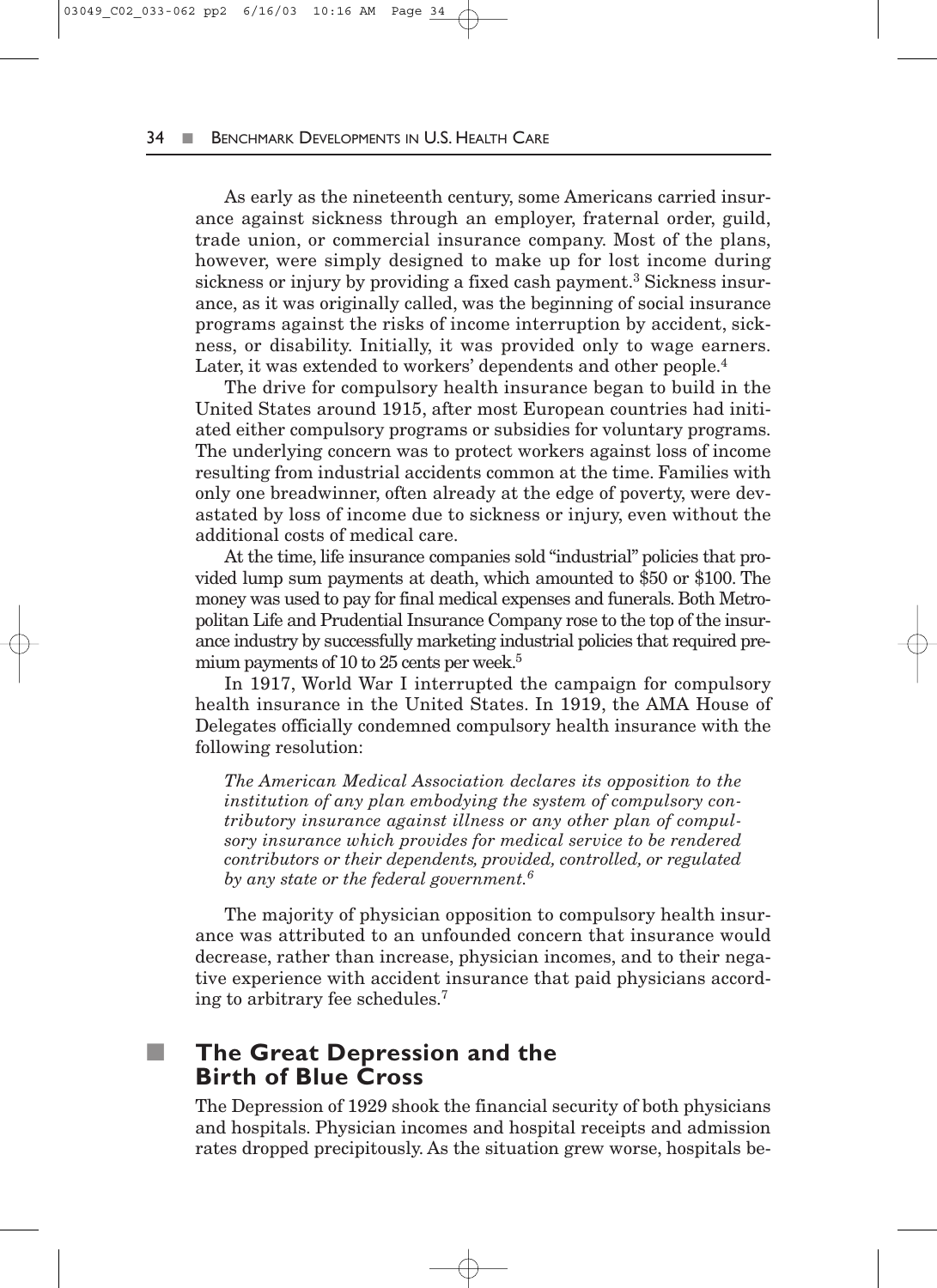gan experimenting with insurance plans. The Baylor University Hospital plan was not the first, but it became the most influential of those insurance experiments. By enrolling 1,250 public school teachers at 50 cents a month for a guaranteed 21 days of hospital care, Baylor created the model for, and is credited with, the genesis of Blue Cross Hospital Insurance. Baylor started a trend that developed into multihospital plans that included all the hospitals in a given area. By 1937, there were 26 plans with more than 600,000 members, and the American Hospital Association (AHA) started approving the plans. Physicians were pleased with the increased availability of hospital care and the cooperative manner in which their bills were paid. The AMA, however, was characteristically hostile and called the plans "economically unsound, unethical, and inimical to the public interest."8

The AMA contended that urging people "to save for sickness" could solve the problem of financing health care.9 Organized medicine's consistently antagonistic reaction to the concept of health insurance, whether compulsory or voluntary, is well illustrated by medicine's response to the 1932 report of the Committee on the Costs of Medical Care. The establishment of the committee represented a shift of concern from lost wages to medical costs. Chaired by a former president of the AMA and financed by several philanthropic organizations, a group of 45 to 50 prominent Americans from the medical, public health, and social science fields worked for five years to address the problem of financing medical care. After an exhaustive study, a moderate majority recommended adoption of group practice and voluntary health insurance as the best way of solving the nation's health care problems. But even this relatively modest recommendation was too much for some physicians on the panel. They prepared a minority report denouncing voluntary health insurance as more objectionable than compulsory insurance. Health insurance, predicting or having predicted the minority, would lead to "destructive competition among professional groups, inferior medical service, loss of personal relationship of patient and physician, and demoralization of the profession."10

The dissenting physicians, however, did favor government intervention to alleviate the financial burden on physicians resulting from their obligation to provide free care to low-income populations. The AMA's House of Delegates reiterated its long-standing opposition to health insurance of any kind by declaring in 1933 that the minority report represented "the collective opinion of the medical profession."11

From the 1930s to the present, there have been many efforts to enact various forms of compulsory health insurance. It was only when the proponents of government-sponsored insurance limited their efforts to older adults and the medically indigent, however, that they were able to succeed in passing Medicaid and Medicare legislation in 1965. Voluntary insurance against hospital care costs became the predominant health insurance in the United States during those decades.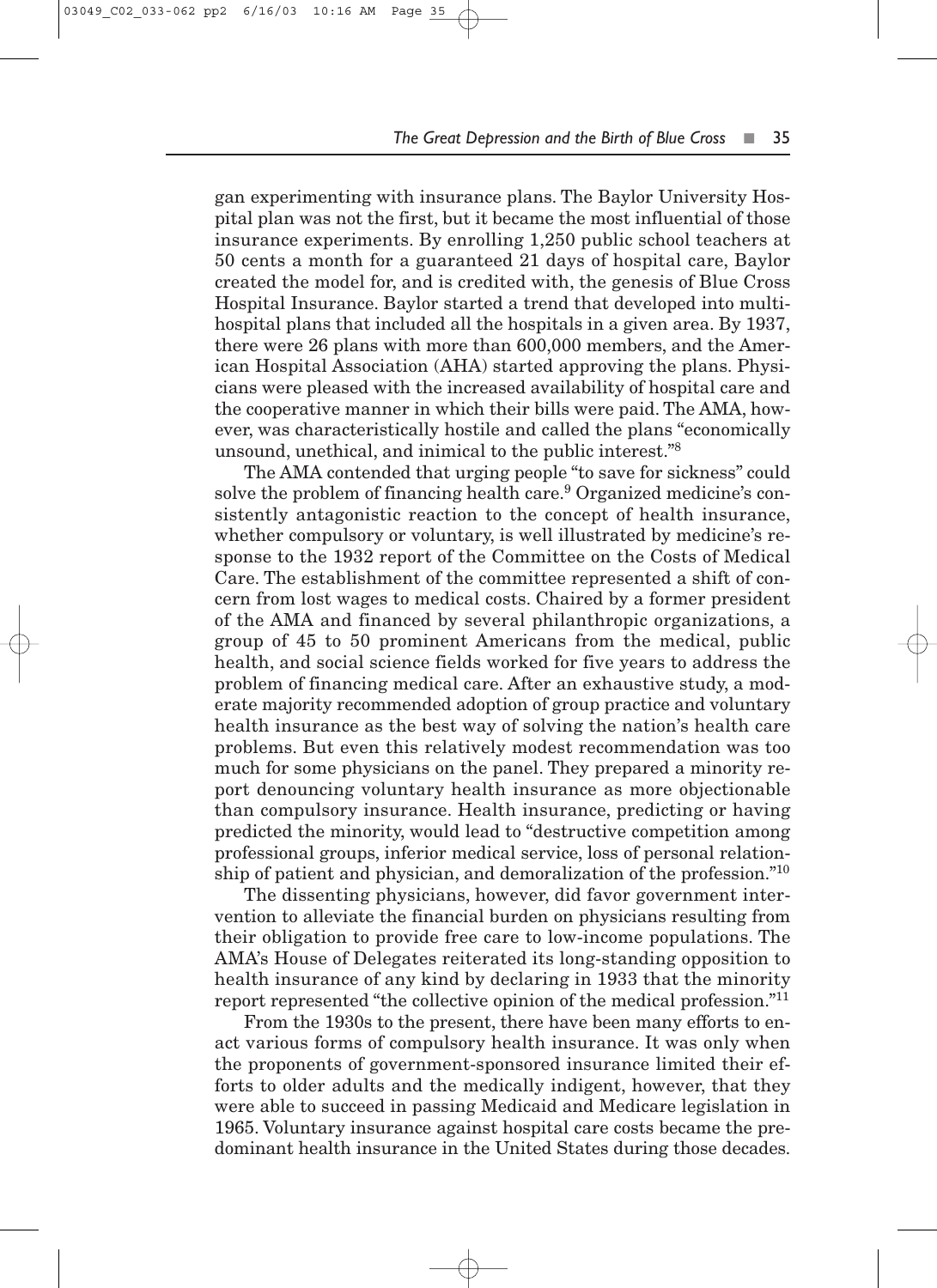03049 C02 033-062 pp2 6/16/03 10:16 AM

Although the advocates of government-sponsored health insurance had little success in improving the access of patients to medical care, the Blue Cross plans effectively improved hospitals' access to patients.

Sensitive to the power of the health care industry to defeat health insurance proposals by raising the battle cry of "socialized medicine," almost all proposed plans emphasized accommodations to the interest of physicians and hospitals. Especially after World War II, when the federal government began to heavily subsidize hospital construction and medical research, the expansion of the health care industry, and particularly physician resources, became the overriding policy objective.

The government gave a huge boost to the private health insurance industry by excluding health insurance benefits from wage and price controls and by excluding workers' contributions to health insurance from taxable income. The effect was to encourage employees to take wage increases in the form of health insurance fringe benefits rather than cash.

Because insurance companies simply raised their own premium rates rather than trying to exert pressure on physicians and hospitals to contain costs, the post–World War II health insurance system pumped an ever increasing proportion of the national income into health care. Clearly, contributing to the inflationary spiral was preferable to incurring the wrath of physicians and hospitals by infringing on their prerogatives to set prices and control the costs of their work. Medicare and Medicaid followed the same pattern. In fact, the preamble to the original legislative proposals specifically prohibited any interpretation of the legislation that would change the way health care was practiced.

## ■ **The Dominant Influence of Government**

Although the health insurance industry contributed significantly to the spiraling costs of health care in the decades after World War II, it was only one of several influences. The federal government's coverage of health care for special populations played a prominent role. Over the years, the U.S. government developed, revised, and otherwise adjusted a host of categorical or disease-specific programs designed to address needs not otherwise met by state or local administrations or the private sector. Federally sponsored programs account for about 40 percent of this country's personal health care expenditures. Most physicians and other health professionals are trained at public expense, the government provides almost 6 percent of the funds available for research and development, and most not-for-profit hospitals have been built or expanded with government support. State and local governments also contribute, but in much smaller amounts.12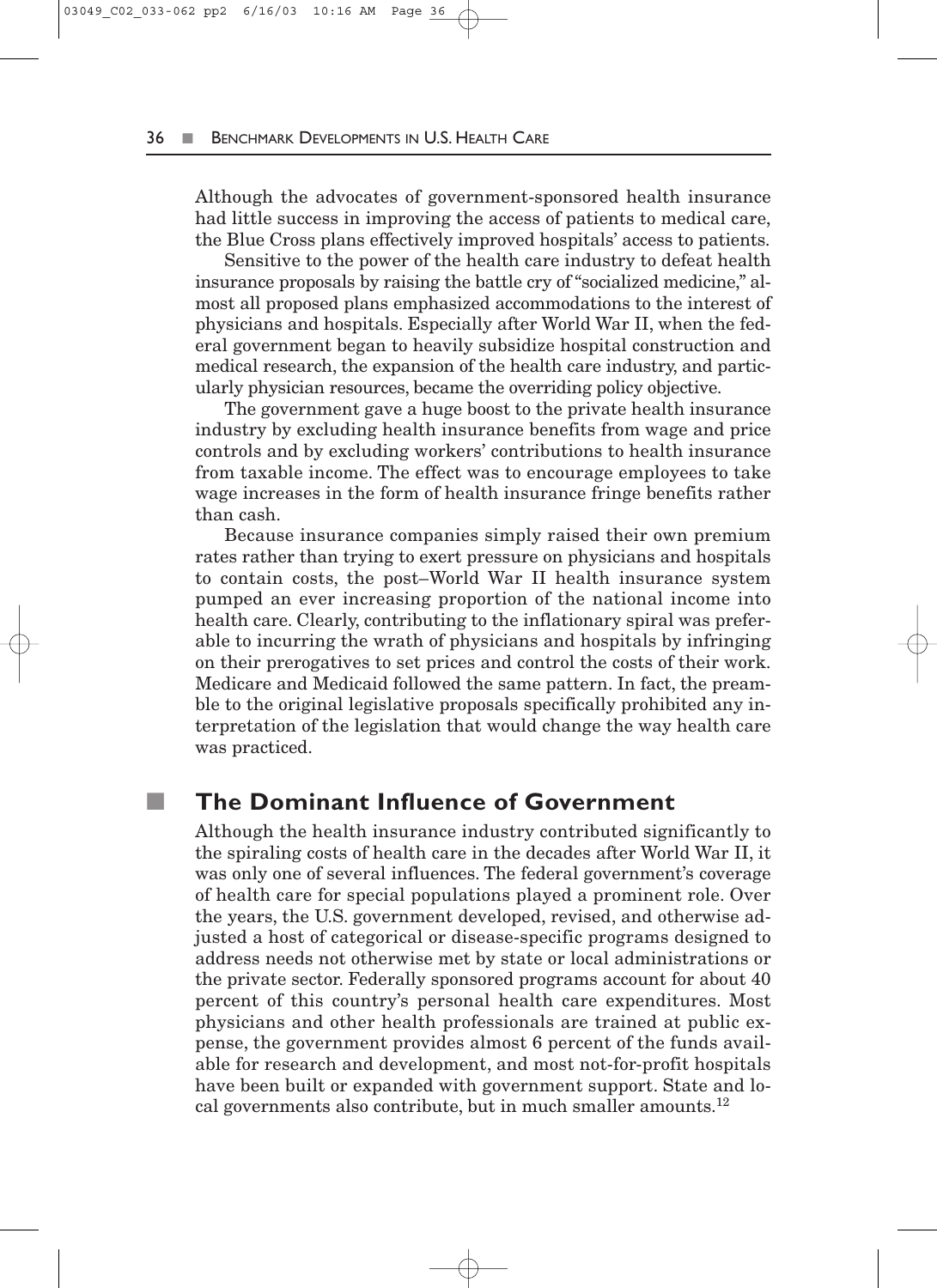Although many of these programs are described in more detail in Chapter 7, it is important to recognize the health care policy implications of certain federal initiatives. Certainly, the Social Security Act of 1935 was the most significant social initiative passed by any Congress. The act established the principle of federal aid to the states for public health and welfare assistance, maternal and child health, and children with disabilities services. It was the legislative basis for a number of significant health and welfare programs, including the allimportant Medicaid and Medicare titles.

The government increased its support of biomedical research through the National Institutes of Health, which was established in 1930, and the categorical programs that addressed heart disease, cancer, stroke, mental illness, mental retardation, maternal and infant care, and many other conditions. Programs such as direct aid to schools of medicine, dentistry, pharmacy, nursing, and other professions and their students; support of health planning; health care regulation; and consumer protections, which were incorporated in the various 1962 amendments to the 1938 Food, Drug, and Cosmetic Act, were all part of the Kennedy–Johnson presidential policy era called Creative Federalism. The aggregate annual investment in those programs made the United States government the major player and payer in the field of health care.

Grants-in-aid programs alone, excluding Social Security and Medicare, grew from \$7 billion at the start of the Kennedy administration in 1961 to \$24 billion in 1970. President Nixon expressed his intent to undo the categorical programs and shift revenues to the state and local governments. For broad general purposes, this direction was labeled New Federalism. In spite of his efforts, grants-in-aid programs grew to almost \$83 billion in 1980. Congress had resisted block grants and allowed only limited revenue sharing to take place.<sup>13</sup>

In the meantime, federal and state governments were underwriting the skyrocketing costs of Medicare and Medicaid with no effective controls over expenditures. The planners of the Medicare legislation made several misjudgments. They underestimated the growing number of older adults in the United States, the scope and burgeoning costs of the technological revolution, and the public's rising expectations for the latest in every diagnostic and treatment modality.

The Medicare and Medicaid programs did provide access to many desperately needed health care services for older Americans, people with disabilities, and low-income populations. Because rising Medicare reimbursement rates set the standards for most insurance companies, however, its inflationary effect was momentous. In the mid-1960s, when Medicare was passed, the United States was spending about \$42 billion on health care, or approximately 8.4% of the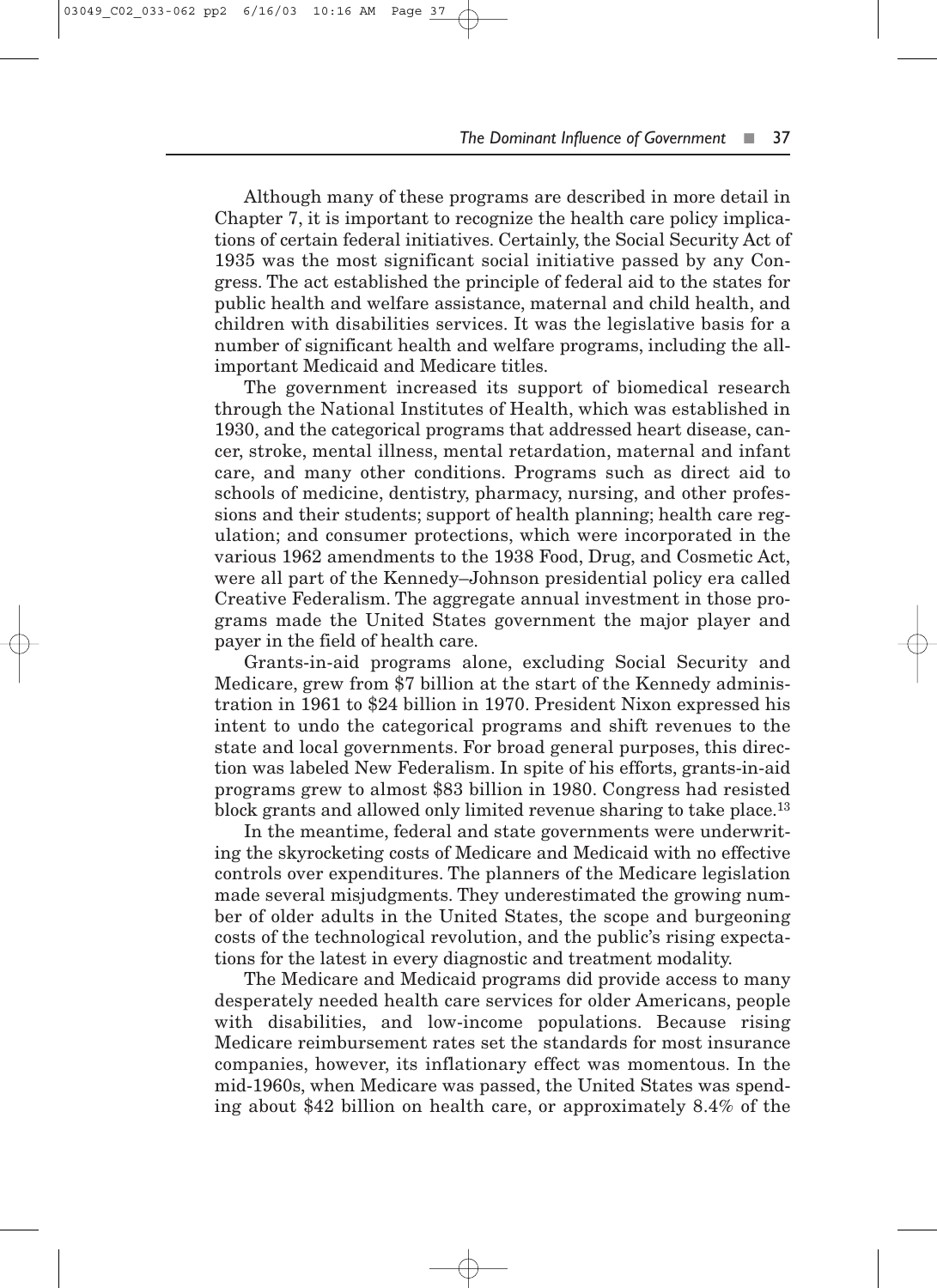gross national product (GNP). The cost of U.S health care now exceeds a trillion dollars and consumes about 15 percent of the GNP.

The three major health care concerns—access, cost, and quality are particularly problematic because attempts to control one or two of those problems exacerbates the one or two remaining. It is impossible to correct all three problems simultaneously. The government attempted to improve access through the Hill-Burton Act of 1946, which increased the number and size of health care facilities substantially. In addition, President Johnson's Medicare and Medicaid legislation ensured health care payment for older Americans and low-income populations and succeeded in bringing millions of patients into a now overbuilt system. These changes, however, were made at the cost of skyrocketing expenditures and questionable quality. The health care system's excess capacity and virtually unchecked funding improved access to competent and appropriate medical care for many, but also resulted in untold numbers of clinical tests, prescriptions, surgery, and other expensive procedures that were often of questionable necessity. Almost all of the federal health legislation since the passage of Medicare and Medicaid has been aimed at reducing the costs of health care but has focused little on the reciprocal effects of reducing both the availability and quality of health care.

## **Efforts at Planning and Quality Control**

The federal government did not ignore the issues of cost and quality; the efforts to address those concerns were essentially doomed to be ineffectual by their very designs. To get legislation passed that might alter the existing constellation of health care services or that would scrutinize how well clinicians actually practiced, the powerful medical and hospital lobbies had to be accommodated. This meant the legislation had to be "provider friendly," allowing physicians, hospital administrators, and other health professionals to maintain control over how the legislation was interpreted and enforced.

Two legislative initiatives of the 1960s typify the circumstances surrounding federal efforts to address the problems of the health care delivery system. In 1965 the Public Health Service Act was amended to establish a nationwide network of regional medical programs to address the leading causes of death: heart disease, cancer, and stroke. Throughout the country, groups of physicians, most of whom were associated with academic medical centers, and a few nurses and other health professionals, met to discuss innovative ways to bring the latest in clinical services to the bedside of patients. As might have been predicted, representatives of each clinical specialty argued for funds to do more of what they were already doing. As a consequence, the regional medical programs improved the educational and clinical re-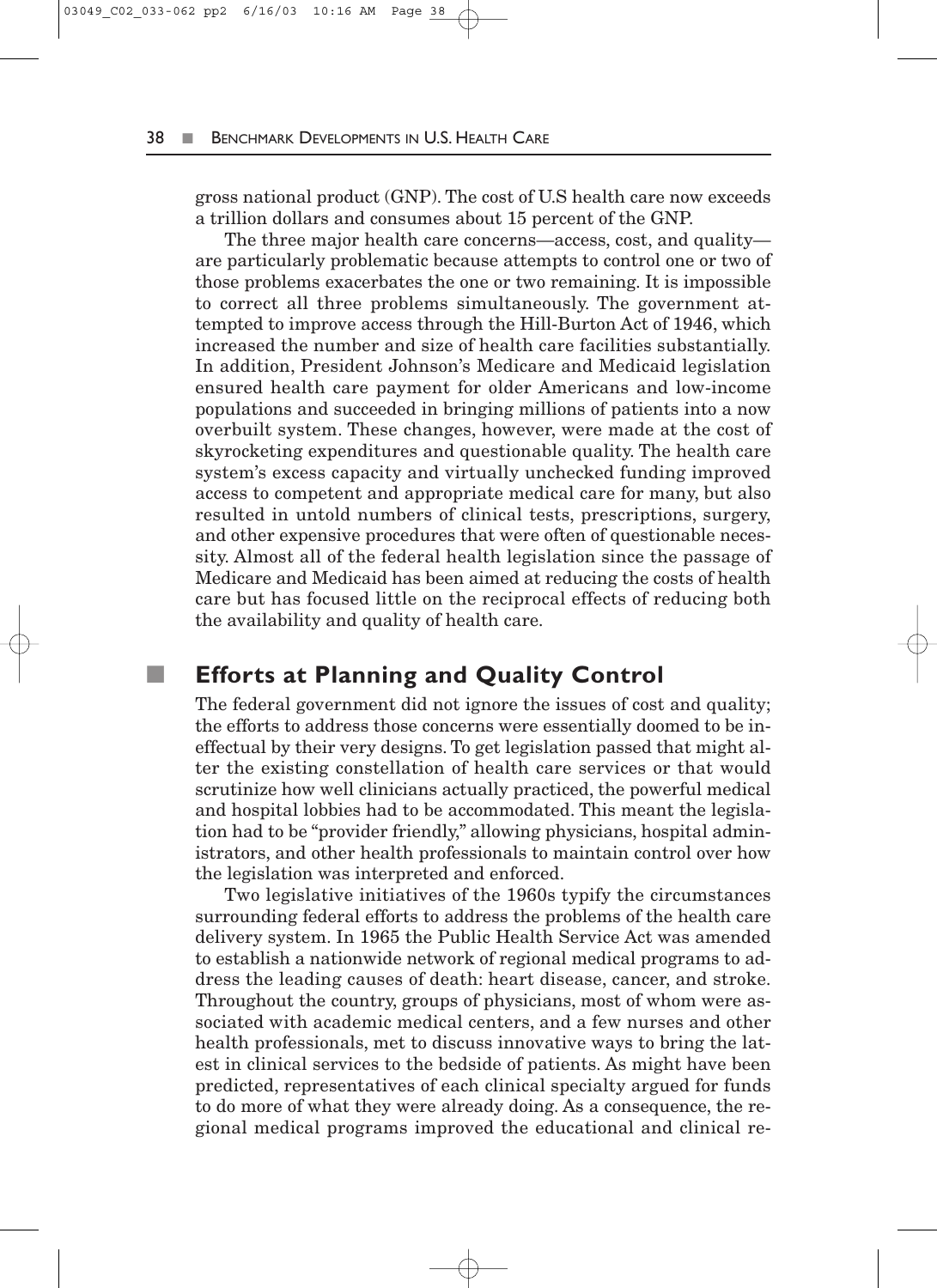sources of their regions but did not dramatically improve the prevention or control of their target conditions.

A parallel program, the Comprehensive Health Planning Act, was passed in 1966 to promote comprehensive planning for more rational systems of health care personnel and facilities in each service region. The legislation required federal, state, and local partnerships. It also required that there be a majority of consumers on every decision-making body.14

Almost all the regional medical programs and Comprehensive Health Planning Act programs across the country soon were dominated by medical–hospital establishments in their regions. Although there were many productive outcomes from the money spent through the two programs, conflicts of interest regarding the allocation of research and development funds were common, and there was general agreement that the programs were ineffective in achieving their goals. The two programs were combined, therefore, by the National Health Planning and Resources Development Act of 1974.

Clearly, political rather than objective assessments led Congress to presume that combining two ineffective programs would result in one successful program. Nevertheless, the legislation called for a new organization, the Health Systems Agency (HSA), to have broad representation of health care providers and consumers on governing boards and committees.

After several years, nothing had changed. Data submitted to the U.S. Department of Health, Education, and Welfare by the HSA indicated that provider board members were not representative of the overall provider work force or the consumer population. The physician/hospital administrator establishment was overrepresented, and other provider groups were underrepresented. HSA board members were predominately white males, although nonwhites and females were heavily represented in the work force and consumer population. The HSA's function of recommending approvals of certificates of need for new or added facilities and equipment was compromised by the vested interests on the governing boards. The general ineffectiveness of HSA boards and committees in containing costs and preventing unnecessary duplication of services in their regions was recognized, and federal support ultimately was withdrawn.15

Several other programs besides Medicare and Medicaid were initiated during the Johnson administration to address the prevalence of mental illness and to support the education of health care professionals. The Health Professions Educational Assistance Act of 1963 provided direct federal aid to medical, dental, nursing, pharmacy, and other professional schools, as well as to their students. The Nurse Training Act supported special federal efforts for training professional nursing personnel and, during the same period, the Maternal and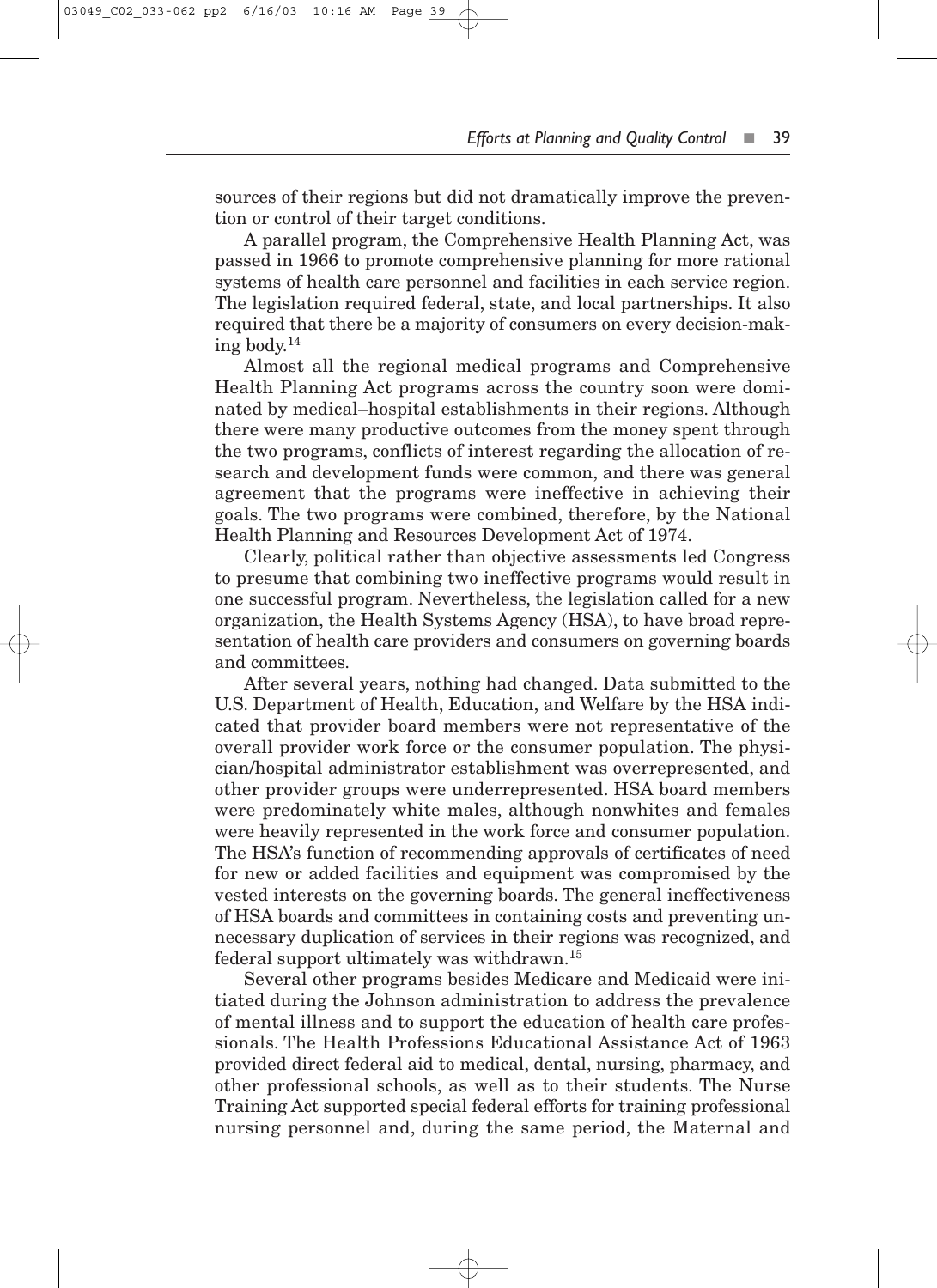Child Health and Mental Retardation Planning Amendments initiated comprehensive maternal and child health projects and centers to serve people with mental retardation. The Economic Opportunity Act supported the development of neighborhood health centers to serve low-income populations.<sup>16</sup>

The Johnson era programs, particularly Medicare and Medicaid, put the federal government deeply into the business of financing health care. President Johnson's ambitious activation of the concept of creative federalism enriched the country's health care system and improved the access of many impoverished citizens to continually improving medical care, but it also fueled the inflationary spiral of health care costs that has yet to be constrained. It is apparent that, during the last three decades, none of the attempts to correct the unnecessary duplications of facilities and services and their excessive or inappropriate use, or to contain their costs, have been successful.

## **Managed Care Organizations**

In 1973 the Health Maintenance Organization Act supported the development of health maintenance organizations (HMOs) through grants for federal demonstration projects. An HMO is an organization responsible for the financing and delivery of comprehensive health services to an enrolled population for a prepaid, fixed fee. HMOs were expected to hold down costs by changing the profit incentive from fee for service to promoting health and preventing illness.

The concept was accepted widely, and between 1992 and 1999, HMOs and other types of managed care organizations experienced phenomenal growth, accounting for more than half of all privately insured persons.<sup>17</sup> (See Figure 2–1.) Subsequently, the fortunes of managed care organizations changed as both health care costs and consumer complaints increased.

Although the majority of Americans are now receiving their health care through some sort of prepaid managed care, the evidence that significant savings will be realized is fragmentary. Stiff increases in HMO premium rates suggest that the widespread application of HMO concepts will not provide the long-sought containment of runaway health care costs. In addition, both consumers and providers are suggesting that the HMO controls on costs are compromising the quality of care. Consumer concerns about restrictions on choice of providers, limits on availability of services, and quality of health care has evoked a managed care backlash and generated support for government regulation of managed care organizations.

In fact, the most recent available data from a large, nationally representative sample of privately insured persons under age 65 found little difference between HMOs and other types of insurance.18 Hospital use, emergency room visits, and surgeries did not differ signifi-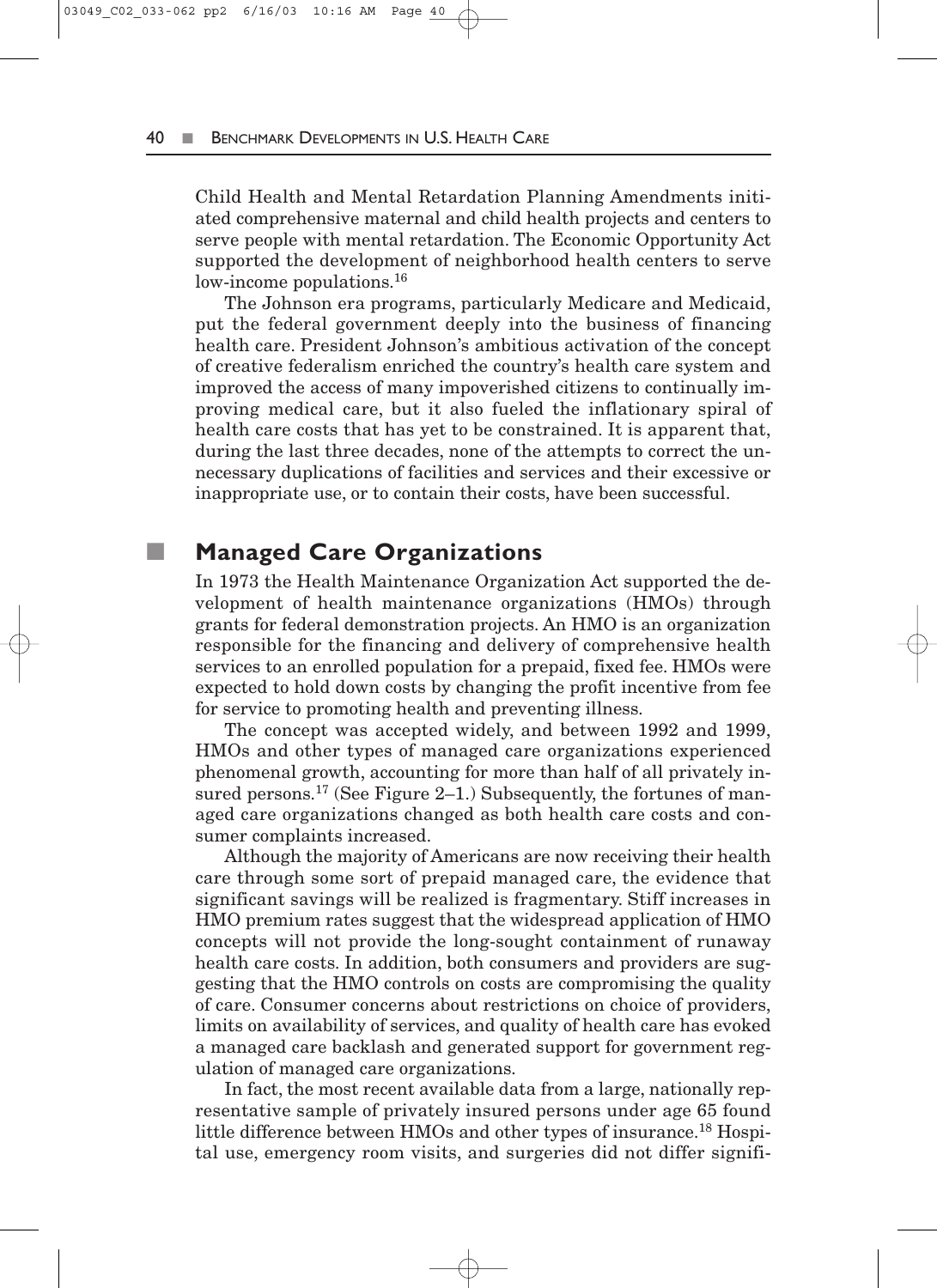

Note: Data are for companies with 10 or more employees; numbers may add up to more than 100 percent because of dual enrollment.

**Figure 2–1** HMO Migration. *Source:* ASIAN WALL STREET JOURNAL [STAFF PRO-DUCED COPY ONLY] by LAURIE MCGINLEY. Copyright 1999 by DOW JONES & CO INC. Reproduced with permission of DOW JONES & CO INC in the format Textbook via Copyright Clearance Center.

cantly. In addition, reports of unmet need or delayed care, important indicators of access to care, differed little between HMO enrollees and people with other types of insurance. The study did find, as expected, that HMOs increase ambulatory and preventive care but reduce specialist care and raise administrative barriers to care.

The limits placed by the administrative barriers on how much health care HMO enrollees can use are considered by many patients to be an unwarranted intrusion on traditional physician/patient relationships. Public opinion polls suggest that many consumers do not trust HMOs to provide the care they need if they become sick. It is likely, therefore, that pressure by consumers for less restrictive forms of managed care will make future care management strategies and cost savings more difficult for HMOs.

## **The Reagan Administration**

Beginning with the Reagan administration and continuing to this day are attempts, some successful, to undo or shrink the federally supported programs begun in the 1960s and 1970s. Unlike Nixon and Ford, Reagan succeeded in implementing New Federalism policies that were all but stymied in previous administrations. A significant reduction in government expenditures for social programs occurred.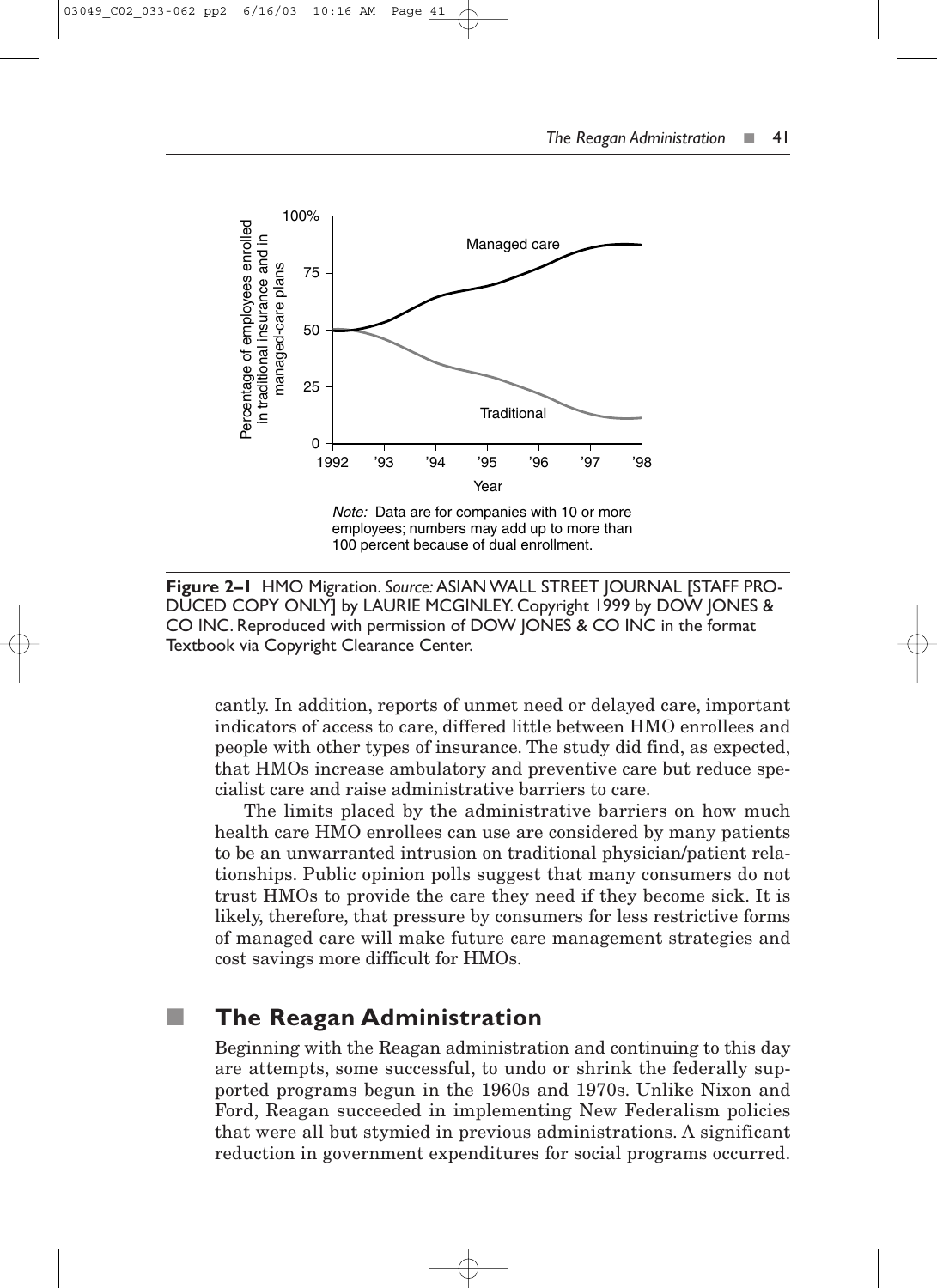Decentralization of program responsibility to the states was achieved primarily through block grants. Although his attempts at deregulation to stimulate competition had little success, Reagan's implementation of prospective payment to hospitals based on diagnosis-related groups, rather than retrospective payment based on hospital charges, signaled a new effort to contain health care costs.<sup>19</sup>

The conversion of categorical and disease-specific programs to block grants, the withdrawal of federal support for professional education, and the creation of a Medicare resource-based relative value scale to adjust and contain physicians' fees are but a few examples of presidential or congressional actions to reduce the federal government's financial commitment to health care.

## **Biomedical Advances: The Evolution of High-Technology Medicine**

Health care in the United States dramatically improved during the twentieth century. In the first half of the century, the greatest advances led to the prevention or cure of many infectious diseases. The development of vaccines to prevent a wide range of communicable diseases, from yellow fever to measles, and the discovery of antibiotics saved vast numbers of Americans from early death or disability.

In the second half of the twentieth century, however, technological advances that characterize today's health care were developed. As so often happens with technological change, once the scientific concepts that underlie the initial breakthroughs are understood, the pace of technological development accelerates rapidly. Since the 1960s, the rate of technological advance has increased so quickly that the announcement of new discoveries or more sophisticated equipment has become commonplace.

A few of the seminal medical advances that took place during the 1960s were the following:

- The Sabin and Salk vaccines ended the annual epidemics of poliomyelitis.
- The mild tranquilizers Librium and Valium were introduced and widely prescribed, leading Americans to turn to medicine to cure their emotional as well as physical ills.
- The birth-control pill was first prescribed and became the most widely used and effective contraceptive method.
- The heart-lung machine and major improvements in the efficacy and safety of general anesthesia techniques made possible the first successful heart bypass operation in 1964. Three years later, the first human heart transplant took place.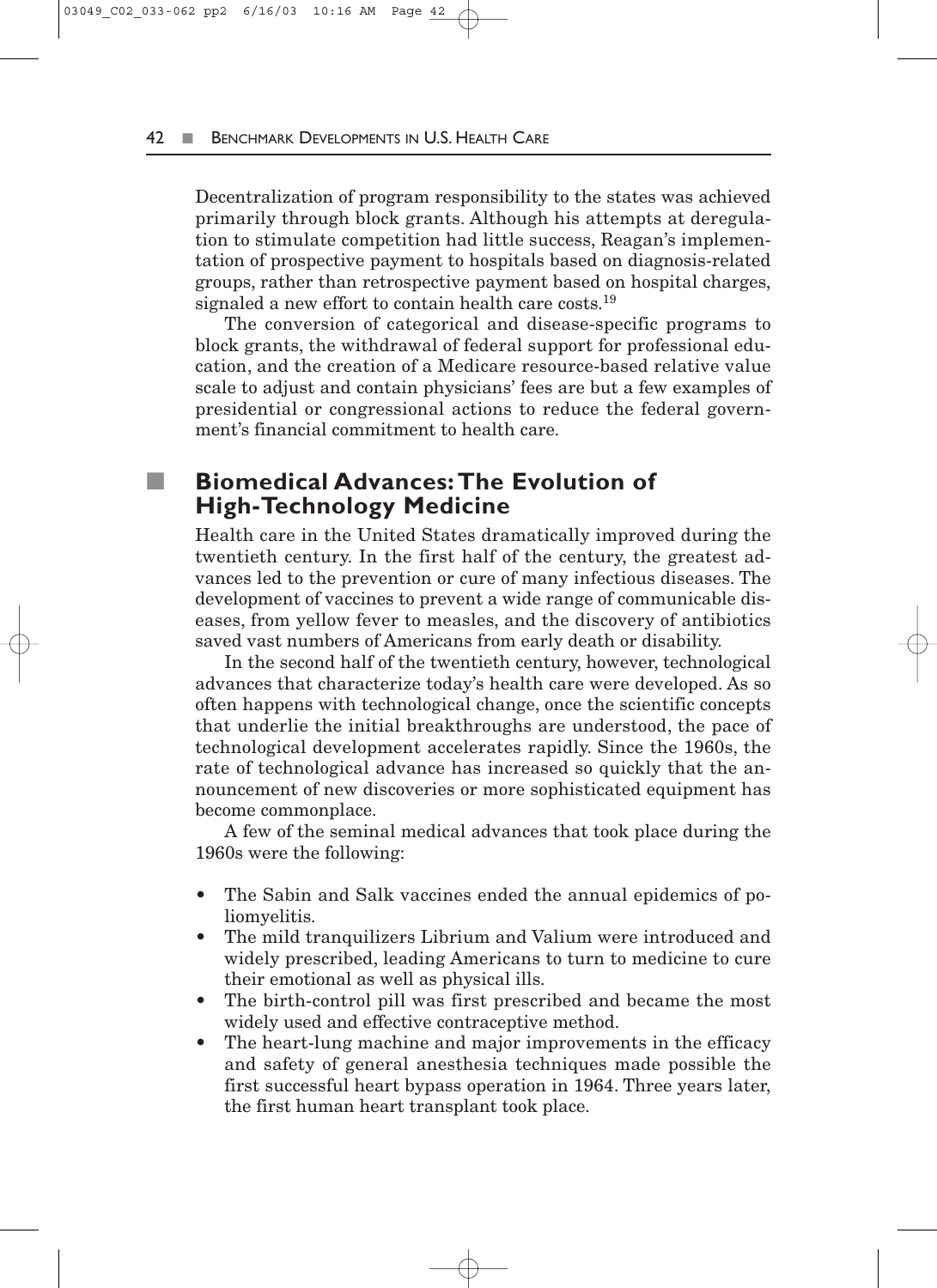03049\_C02\_033-062 pp2 6/16/03 10:16 AM

In 1972 the computed tomography (CT) scan was invented. The CT scan, which, unlike X-rays, can distinguish one soft tissue from another, is installed widely in U.S. hospitals. This valuable and profitable diagnostic imaging device started an extravagant competition among hospitals to develop lucrative patient services by making major capital investments in high-technology equipment. Later, noting the convenience and profit associated with diagnostic devices such as CT scanners and magnetic resonance imaging, medical groups purchased the device and placed them in their own offices. This practice represents one example of how hospitals, physicians, and other health service providers have come to act as isolated economic entities, rather than as members of a community of health care resources established to serve population needs. The profit-driven competition and resulting redundant capacity continue to drive up utilization and costs for hospitals, insurers, and the public.20

New technology, new drugs, and new and creative surgical procedures have made possible a wide variety of life-enhancing and life-extending medical accomplishments. Operations that once were complex and hazardous, requiring hospitalization and intense follow-up care, have become relatively common ambulatory surgical procedures. For example, the use of intraocular lens implants after the removal of cataracts has become one of the most popular surgical procedures (see Chapter 4). Performed on over a half million Americans annually, the procedure takes less than an hour, has very high success rates, and complications are rare. Although the ambulatory procedure costs less than it would in an inpatient setting, the aggregate costs for eye surgery will grow as demand for the operation escalates among the increasing number of older Americans.

Almost every medical or technological advance seems to be accompanied by new and vexing financial and ethical dilemmas. The greater ability to extend life raises questions about the quality of life and the right to die. New capabilities to use costly and limited resources to improve the quality of life for some and not others create other ethical problems.

Whatever its benefits, the increased use of new technology has contributed to higher health care costs. However, there are those who believe that if the new technology were used properly and not overused for the sake of defensive medicine or to take advantage of its profit potential, it would actually lower health care costs.<sup>21</sup>

Both the AMA and the federal government have developed programs to explore these issues and provide needed information for decision makers. The AMA has three programs to assess the ramifications of medical advancements: the Diagnostic and Therapeutic Technology Assessment Program, the Council on Scientific Affairs, and AMA Drug Evaluations.<sup>22</sup>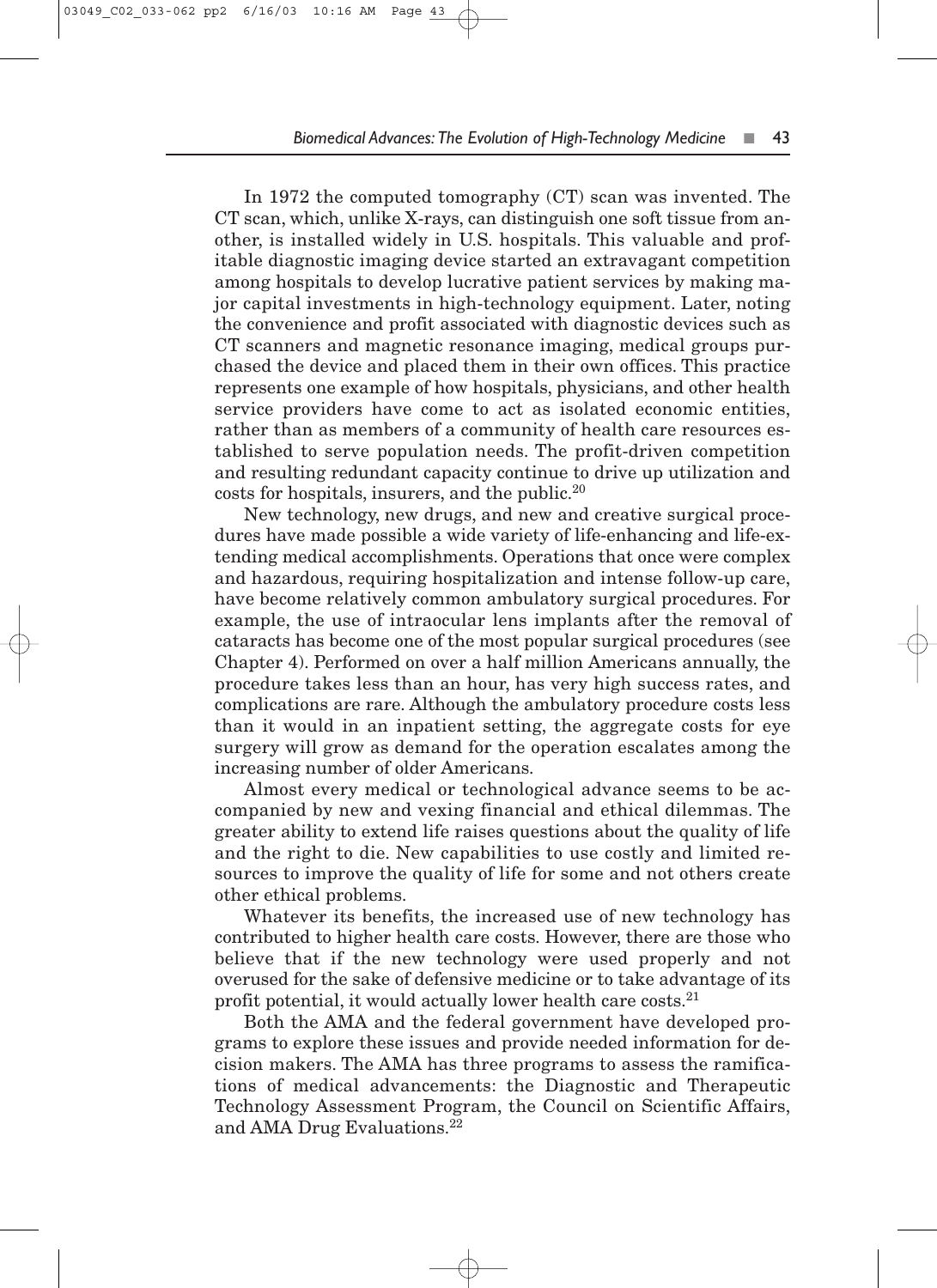In the Technology Assessment Act of 1972, Congress recognized that ". . . it is essential that, to the fullest extent possible, the consequences of technological applications be anticipated, understood, and considered in determination of public policy on existing and emerging national problems."23 To address this goal, the Office of Technology Assessment (OTA), a nonpartisan support agency that works directly with and for congressional committees, was created. OTA relies on the technical and professional resources of the private sector, including universities, research organizations, industry, and public interest groups, to produce their assessments and provide congressional committees with analyses of highly technical issues. It was intended to help officials sort out the facts without advocating particular policies or actions.

The Agency for Health Care Policy and Research, created by Congress in 1989 and now called the Agency for Healthcare Policy and Quality, is intended to support research to better understand the outcomes of health care at both clinical and systems levels. It has a particularly challenging mission as technological and scientific advances make it ever more difficult to sort out the complexities of health care and determine what works, for whom, when, and at what cost.

## **Roles of Medical Education and Specialization**

Medical schools and teaching hospitals in the United States are the essential components of all academic health centers and the principal architects of the medical care system. In addition to their research contributions to advancements in health care and their roles as major providers of health services, they are the principal places where physicians and other professional personnel are educated and trained. Year after year, professional schools graduate thousands of medical, nursing, and other professionals whose attitudes, values, and skills have been shaped by the educational and socialization process of their professional preparation. The annual infusion of new graduates of professional schools serves to continuously reinforce the values and policies of their teachers and role models.

During the last 25 years, medical education and policies regarding the size and nature of the physician work force have influenced the size, structure, and operation of the American health care industry. From post–World War II to the mid-1970s, there were numerous projections of an impending shortage of physicians. The response at federal and state levels was to double the capacity of medical schools and to encourage the entry of foreign-trained physicians.<sup>24</sup>

The explosion of scientific knowledge in medicine and the technological advances in diagnostic and treatment modalities encouraged specialization. In addition, the enhanced prestige and income of spe-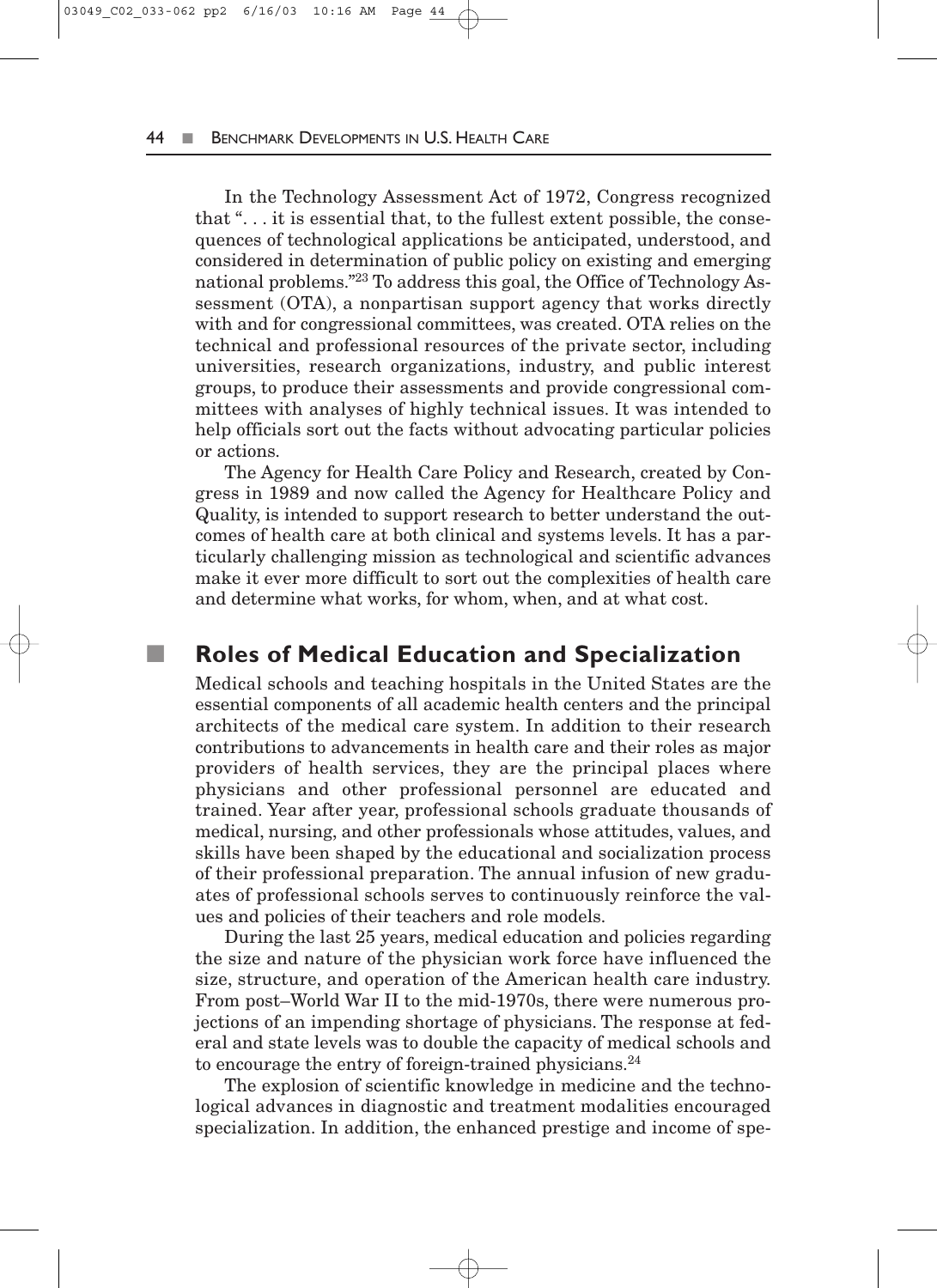cialty practice attracted the majority of medical school graduates to specialty residencies. It soon became evident that specialists were being produced in numbers that would lead to an oversupply. Also, they needed to be close to their referring doctors and to associate with major hospitals, which caused graduates to concentrate in urban medical centers. At the same time, the shortage of nonspecialists among rural and inner city populations became more serious.

Medical schools and hospitals, however, were not willing to address these related problems by giving up their high-demand, productive, and well-regarded specialist training emphasis. Instead, they developed a more acceptable physician work force policy to maintain or increase their training capacities. Schools erroneously assumed that producing an oversupply of physicians would force more physicians into primary care in underserved rural and inner city areas. Unfortunately, this trickle-down work force policy did little to change these problems and only added to the swelling ranks of specialists. Most new physicians still chose specialties in which the supply was already adequate and elected to practice where the surplus of physicians was increasing.

Hospitals added to the problem by developing residencies that met their own service needs without regard for oversupply. Supplemental Medicare payments for teaching hospitals and indirect medical education adjustments for hospital-based residents were and still are strong incentives for hospitals to add residents.<sup>25</sup>

The failure of past physician work force policies is evident. In 1989, despite major increases in the physician supply, rural areas in the United States had fewer than 100 physicians per 100,000 persons, compared with up to six times that many in major cities. Further, increasing the number of medical graduates did not correct the imbalance between specialists and generalists.26

The rapid growth of managed care plans in the 1990s was expected to produce profound changes in the use of the physician work force. The emphasis on prevention and primary care and the employment of generalist physician "gatekeepers" to control inappropriate or unnecessary use of physician specialists was expected to cause a significant oversupply of specialists by the year 2000. To stave off the surplus, many medical schools and their teaching hospitals endeavored to produce equal numbers of primary care and specialist physicians instead of the one-third/two-thirds ratio that had existed for years.

As soon as the effort produced a sizable increase in the number of primary care physicians, new medical work force projections refuted the prior predictions and forecast a shortage, rather than a surplus, of specialists. Current evidence indicates that the demand for specialists is exceeding the supply. Quite appropriately, a majority of new medical school graduates are once again electing to prepare for practice in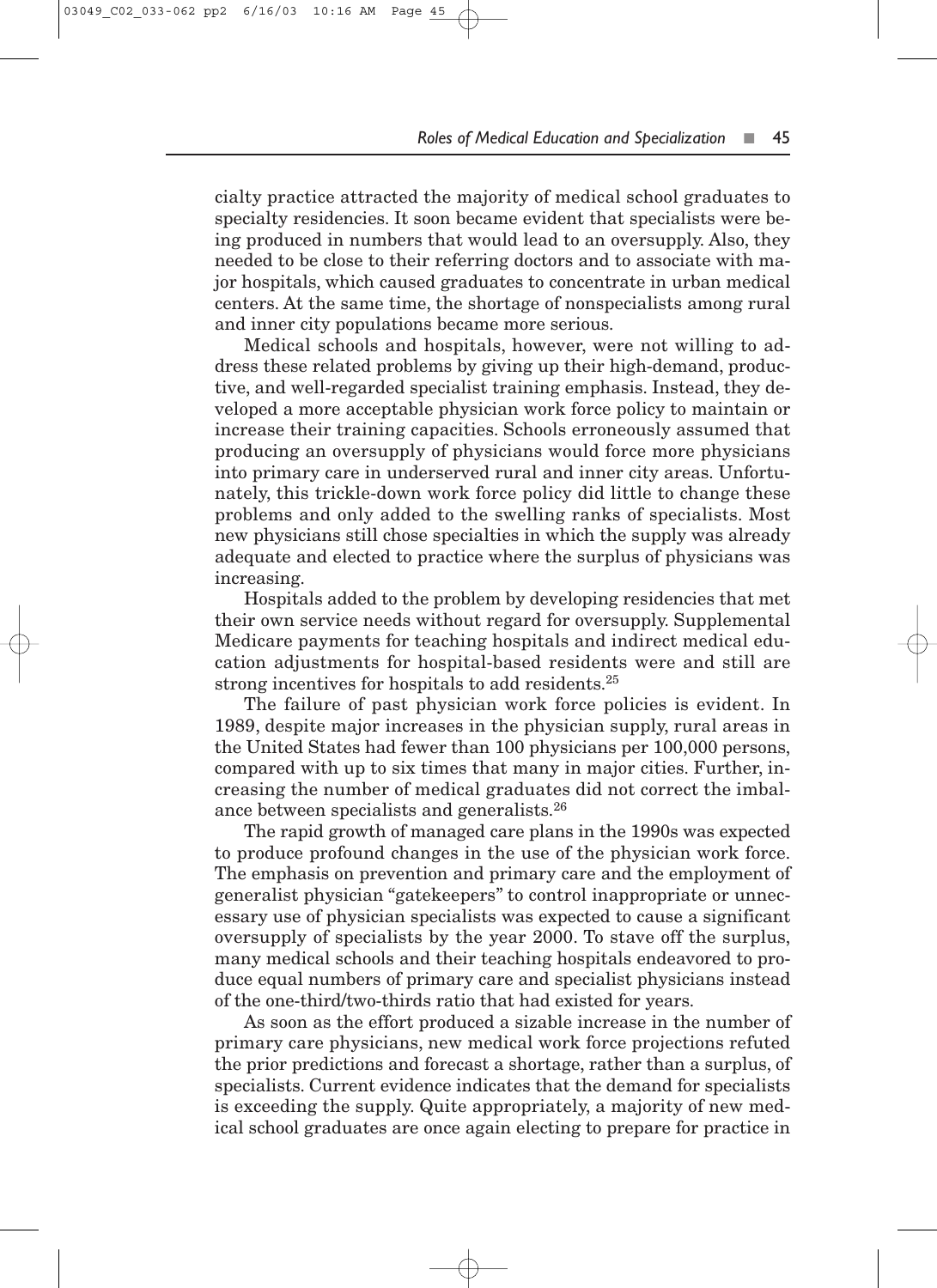a medical specialty. Clearly, estimating a future physician shortage or surplus is a tenuous endeavor.

The forces of reform are exerting increasing pressures on schools of medicine and the other major health professions to change their curricula in keeping with the new emphasis on population-based thinking, prevention, and cost-effectiveness. The inflexibility of traditional departmental organization and the relatively narrow areas of expertise required of faculty, however, present formidable obstacles to needed educational reforms. Roger Bulger, president of the Association of Academic Health Centers, urges academic medical centers to "demonstrate a real commitment to multiprofessional, interdisciplinary team approaches to a patient centered system," and considers the "forces that separate various health professions" and the "devalued status of teaching within our institutions" as preventing adequate responses to the changing environment.<sup>27</sup>

## ■ **Influence of Interest Groups**

Many of the problems associated with U.S. health care result from a system shared among federal and state governments and the private health care industry. The development of fully or partially tax-funded health service proposals initiated waves of lobbying efforts by interest groups for or against the initiatives. Federal and state executives and legislators continue to receive intense pressure from supporters and opponents of health care system changes.28 Lobbying efforts from special interest groups have become increasingly sophisticated and well financed. Since the 1970s, former congressional staffers appear on the payrolls of private interest groups and former lobbyists assume positions on Capitol Hill. This strong connection between politicians and lobbyists is evidenced by the record number of dollars spent to defeat the Clinton Health Security Act of 1993.

Five major groups have played a key role in the debate on taxfunded health services: providers, insurers, consumers, business, and labor. Historically, physicians, the group most directly affected by reforms, developed the most powerful lobbies. Although the physician lobby is still among the best financed and most effective, it is recognized as not representing the values of large numbers of physicians detached from the AMA. In fact, there are several different medical lobbies as a result of political differences among physicians.

#### **The American Medical Association**

The AMA, founded in 1847, is the largest medical lobby with a membership of 287,000 individuals, yet it represents less than half of U.S. medical professionals. The AMA was at the height of its power from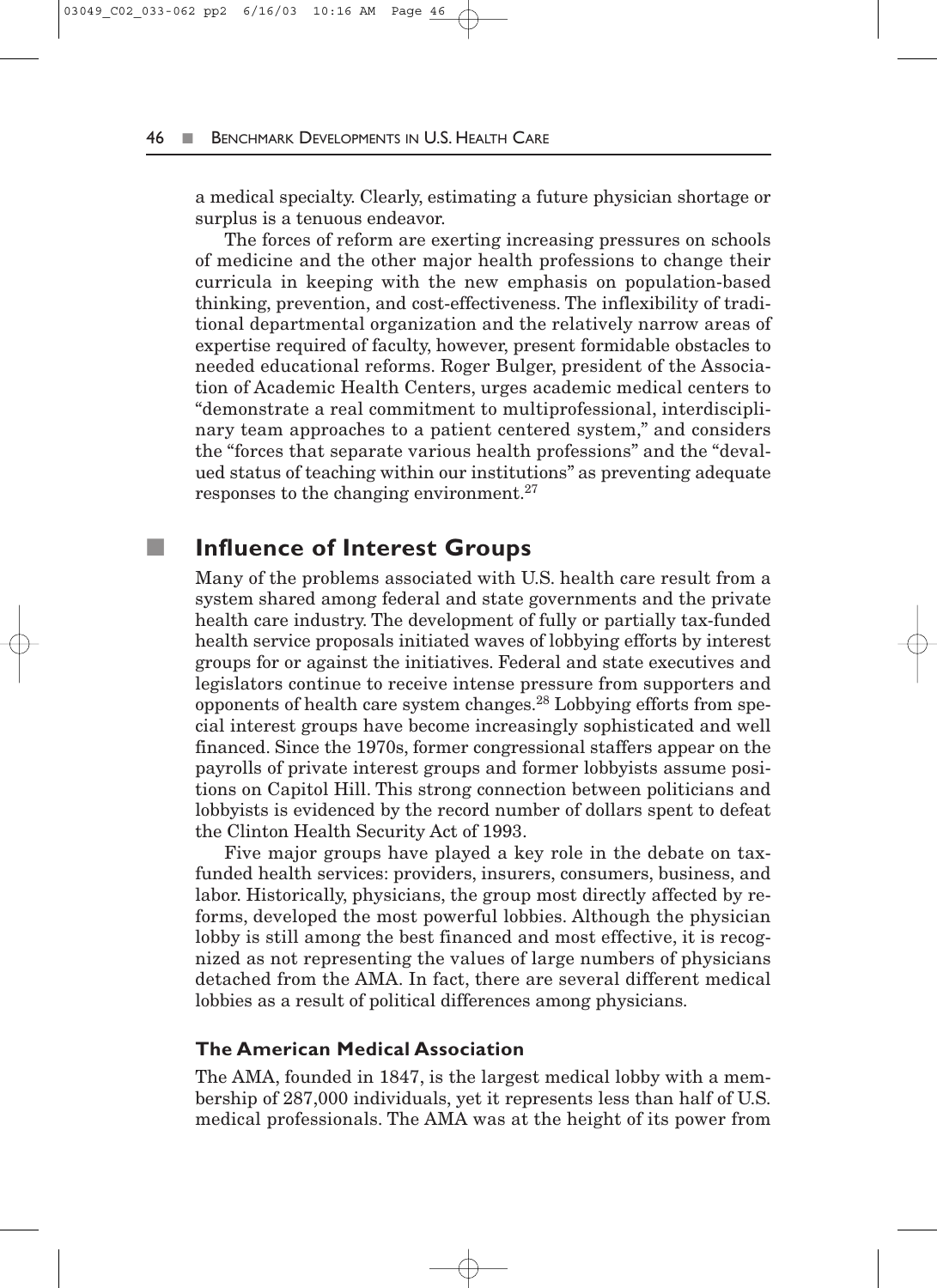the 1940s to the 1970s, opposing government-provided insurance plans by every president from Truman through Carter. Compromises gained in the final Medicare bill still affect today's program. In the 1980s, however, the AMA steadfastly opposed cuts in Medicare proposed by the Reagan–Bush administration. James S. Sammons, then AMA executive vice president, led the opposition and alienated several congressional members through the use of highly confrontational tactics. Since 1989, when James Todd replaced Sammons, the AMA has changed its relationship with Congress. Initially locked out of White House discussions on the Clinton plan, the AMA was later included and supported the idea of expanding health care access to all Americans. Nevertheless, cost containment, malpractice reform, and physician autonomy still remain as areas of contention.29

#### **Other Physician Groups**

The American College of Physicians (ACP), founded in 1915, has 77,000 members. The ACP strongly supported the Clinton plan. The American Academy of Family Physicians (AAFP), founded in 1947, has 73,000 members, mostly in primary care. Using its Washington connection of executive vice president Robert Graham, who was at the Department of Health and Human Services during the Carter and Reagan administrations, the AAFP was able to gain larger Medicare fee increases for primary care doctors. The American Society of Internal Medicine (ASIM), founded in 1956, is also interested in promoting primary care. Although its membership of 26,000 is much smaller than either the ACP or the AAFP, it is helped by its presence in Washington. ASIM was the strongest supporter of the Clinton plan, but did not fully endorse it because of concerns about excessive cost containment. In contrast to the groups protecting the interests of primary care physicians, the American College of Surgeons (ACS), founded in 1913, has 52,000 members and serves as an advocate for surgeons. The ACS was skeptical about the Clinton plan because of its emphasis on primary care.<sup>30</sup>

As in the case of physicians, the lobbying efforts of hospitals also have been weakened by a loss of unity. In the late 1970s, the powerful hospital lobby was able to defeat President Carter over the issue of increased cost containment. However, in 1983, President Reagan was able to successfully pass Medicare's prospective payment system, which benefited some providers but harmed others. Prospective payment set the more expensive hospitals against the less expensive ones, southern hospitals against northern ones, for-profit hospitals against not-for-profit ones, and urban hospitals against rural ones.<sup>31</sup>

The influence of the AHA has decreased as a result of the persistent competition in the hospital industry. Founded in 1898, the AHA is the largest hospital group, with a combined membership of approximately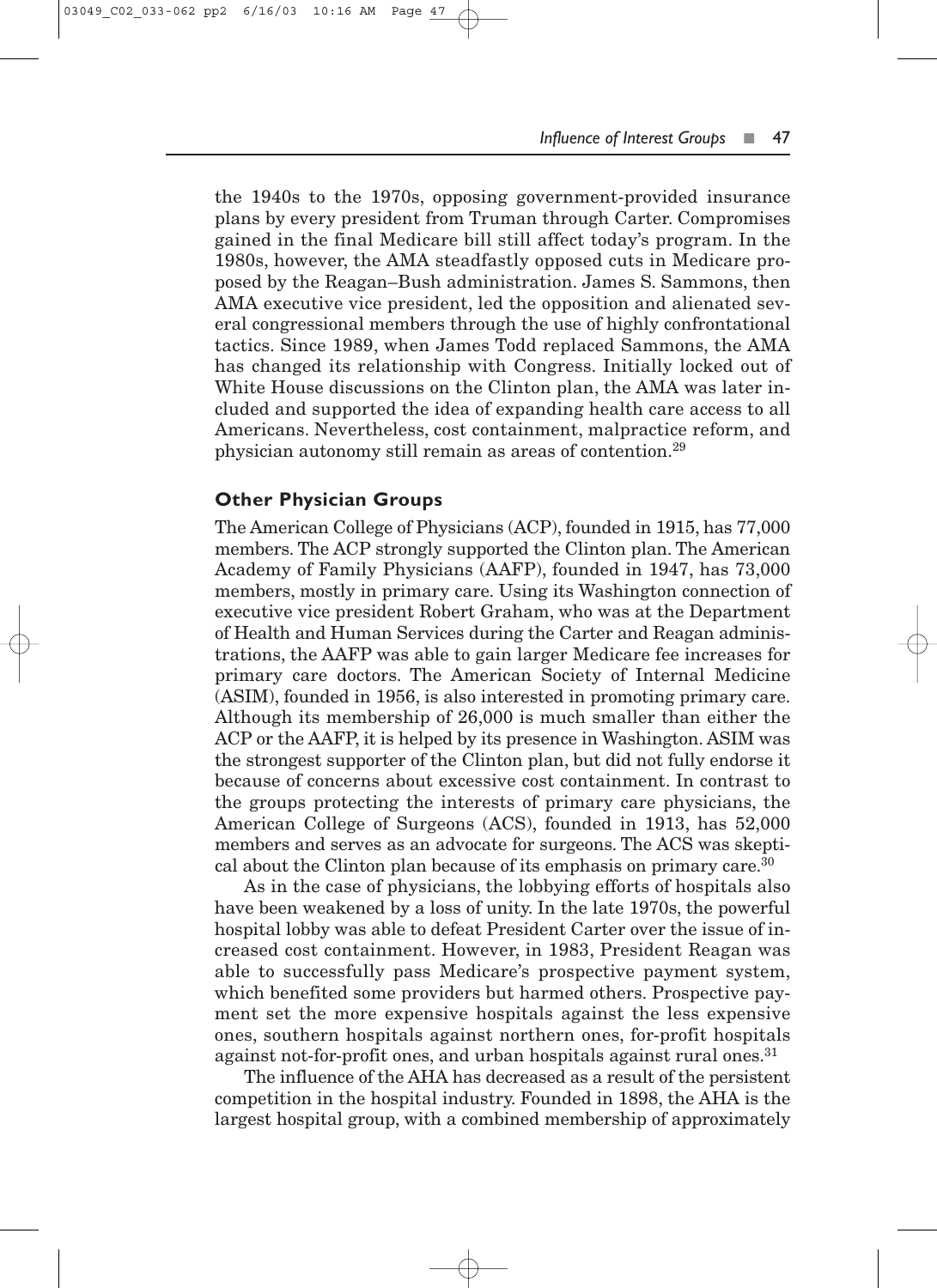42,000 facilities and individuals. Despite its large size, Reagan's Medicare victory caused disagreement within AHA's membership and lessened its leverage on the national scene. As differences have begun to subside, the power of the AHA has increased but never again has reached the level it attained in the late 1970s.

#### **Other Hospital Groups**

The Federation of American Health Systems (FAHS) has a membership of 1,400 hospitals and health systems and was founded in 1966 to represent the for-profit portion of the hospital population. When the AHA lost power in the mid-1980s, the FAHS was there to take over. The group staunchly opposes any government-imposed price controls. This stance decreased its influence after the first President Bush was defeated in 1992. Now that President George W. Bush has reclaimed the presidency for the Republican Party, the FAHS has regained some influence.

The Catholic Health Association of the United States, founded in 1915, represents the fewest members: 700 hospitals and 300 nursing homes. As such, it exercises little political power. <sup>32</sup> It should be noted, however, that in the current political environment, hospital associations, individually or collectively, have little influence on the legislative agenda. While addressing the complicated problems of the U.S. health care system was one of the hottest political issues before the terror attacks of 2001, health care has dropped in political priority well below the troubled national economy and homeland security.

#### **The American Nurses Association**

The American Nurses Association (ANA) is the only major nursing interest group and serves 200,000 members. The ANA was founded in 1896, however, nurses were not very politically active until about 1980. The organization now has an elaborate network of congressional district coordinators who develop effective campaign organizations for nurses within their districts. The ANA endorsed the Clinton plan in mid-September of 1993 and earned several concessions, including elimination of state restrictions of scope of practice, direct Medicare reimbursement, and a doubling of federal support for training.<sup>33</sup>

#### **Insurance Companies**

Even more than physicians, nurses, or hospitals, insurers' political efforts have been viewed as completely self-serving. The efforts of insurance companies to eliminate high-risk consumers from the insurance pools and their frequent premium rate hikes have contributed significantly to the focus on cost containment and the plight of the uninsured and underinsured in the debate on health care reform. Yet, the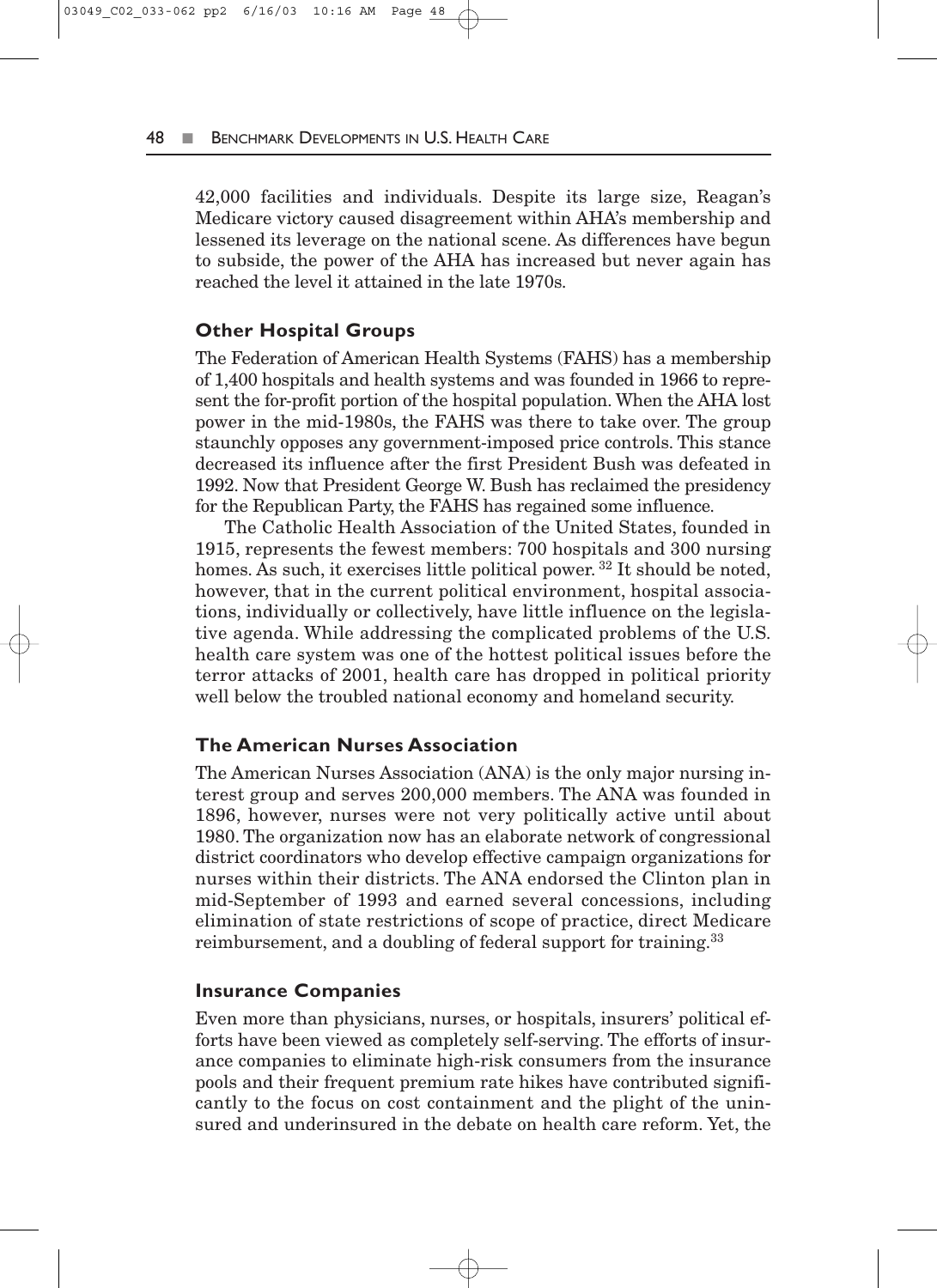Health Insurance Association of America, founded in 1956 and representing some 300 small companies, was responsible for that seemingly endless onslaught of television commercials featuring middleclass people worrying about limited choice of physicians and other potential dangers of cost containment in the Clinton plan.34

Other insurers groups include the Group Health Association of America (GHAA), founded in 1959, and the Blue Cross and Blue Shield Association, founded in 1946. The GHAA's 1,100 individual members welcomed the idea of numerous new cash-paying customers that would have been created by the Clinton plan. The 69 organizations encompassed by Blue Cross/Blue Shield often have served as insurers of last resort for Americans, resulting in a large proportion of high-risk people in its pool of nearly 70 million. The fact that enactment of reforms would change their demographic disadvantage made Blue Cross/Blue Shield an ally of Clinton and of reform in general.<sup>35</sup>

#### **Consumer Groups**

Although provider groups have been most effective in influencing health care legislation, the historically weak consumer movement has gained strength. Much of the impetus for health care reform on the national scene was linked to pressure on politicians from consumers concerned about rising costs and lack of security in health care coverage. Despite widespread disagreement among groups about the extent to which government involvement is needed, all are concerned about the questions of cost, access, and quality in the current health care system.

Better educated and more assertive citizens have become more cynical about the motives of leaders in both the political and health arenas, and much more effective in influencing legislative decisions. A prominent example is the American Association of Retired Persons (AARP). Founded in 1958, AARP is one of the most influential consumer groups in the health care reform movement. Because of its size and research capability, it wields considerable clout among legislators who are very aware that AARP's 33 million older citizens are among the most determined voters.

Although a single consumer group may have some influence in shaping a legislative proposal, consumer group coalitions that rally around specific issues are much more effective in generating political pressure. For example, a political battle over revamping the Food and Drug Administration (FDA) was initiated in 1995 when conservative think tanks and drug company officials urged a receptive Congress to make major changes in the agency's operations. These changes were intended to weaken the agency's investigative powers and reduce the time required for drug companies to introduce new drugs to the consumer market. The proposed changes would require the FDA to meet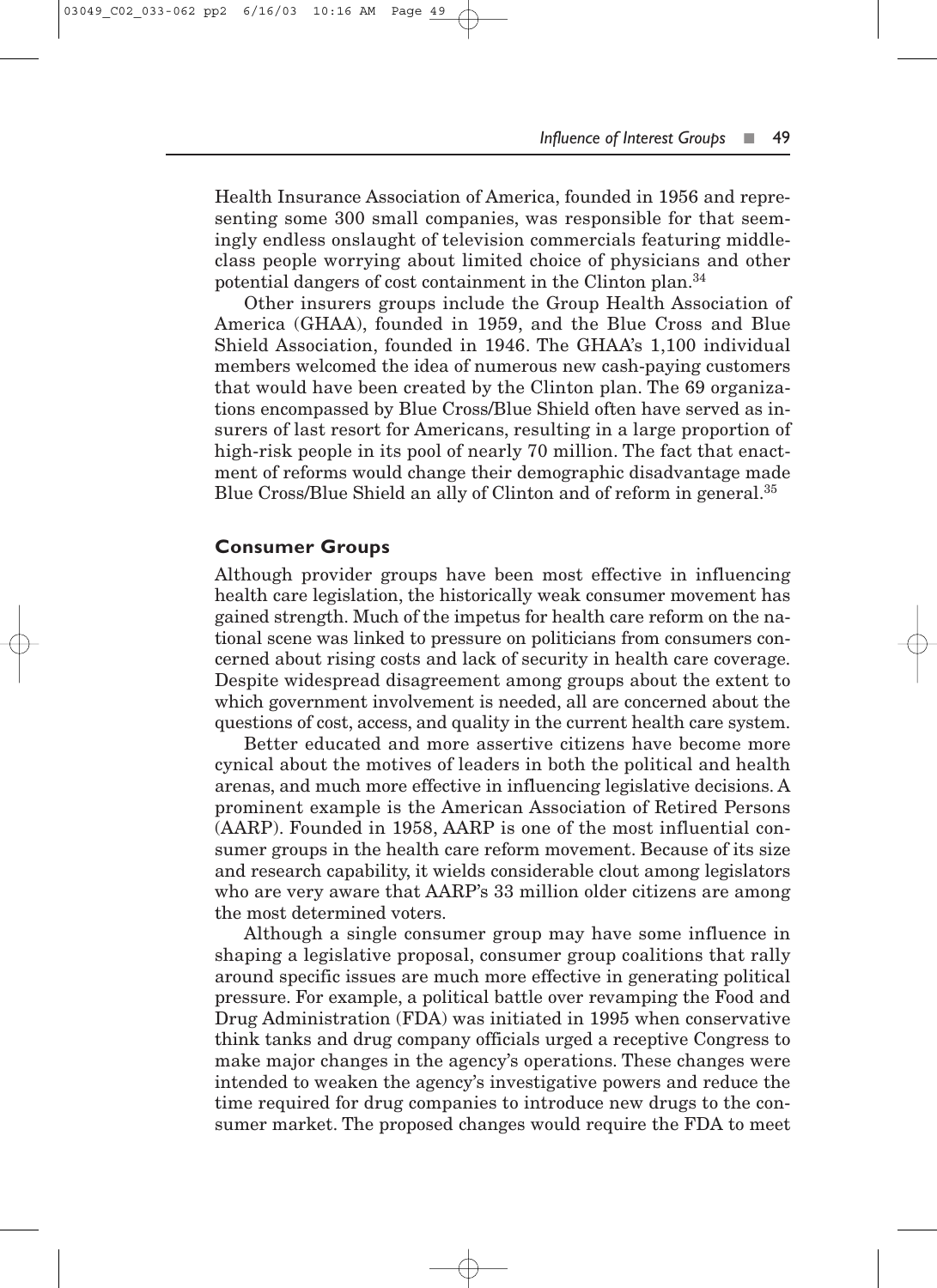deadlines for investigating and approving new drugs and allow pharmaceutical companies to submit one, rather than two, well-controlled studies as proof of effectiveness.

Consumer groups entered the debate on both sides of the issue. The biggest and best organized was the Patients' Coalition, which is made up of more than 50 national nonprofit health groups. It includes such dissimilar organizations as the American Cancer Society, National Hemophilia Foundation, Arthritis Foundation, and several acquired immune deficiency syndrome (AIDS) organizations such as the AIDS Action Council and Gay Men's Health Crisis. The coalition rushed to the FDA's defense and urged Congress to reject the proposals that could hurt consumers. Other consumer groups support the positions of the Pharmaceutical Research and Manufacturers Association, the main industry trade group that claims that FDA reforms could be accomplished without risking safety and effectiveness.<sup>36</sup>

The battle continues, however, between those who think that keeping new drugs from the market while safety and effectiveness are carefully tested is denying help to those patients who might benefit from them, and those who presume that drug manufacturers would take advantage of less rigorous testing to foist unproven or dangerous drugs on the market for profit. While the two sides continue to debate, administrative changes have taken place that shortened the assessment time for cancer-treating drugs in an effort to prolong life for dying patients. In addition, the 2003 budget of the FDA was increased over that of the previous year by 21%. The additional support during a time of severe fiscal exigency reflects both strong governmental support for the FDA and the need to strengthen its ability to respond to possible biological terrorism attacks. <sup>37</sup>

#### **Business and Labor**

In the 1960s and 1970s business groups were among those that blocked health reform legislation. Today, such legislation is seen as inevitable, and employer mandates and insurance costs have become central concerns. Here, too, there is division. Small firms tend to oppose reform because they might not be able to afford to insure their workers. Large firms favor reform because their insurance coverage costs are likely to be reduced.

The National Federation of Independent Businesses, founded in 1943, has 570,000 individual members and is the largest representative of small firms. The National Association of Manufacturers (NAM) has a much smaller membership of 12,500 individuals. Founded in 1895, it represents the interests of large employers. The U.S. Chamber of Commerce was founded in 1912 and represents 200,000 individuals and businesses. The Chamber and NAM have similar views on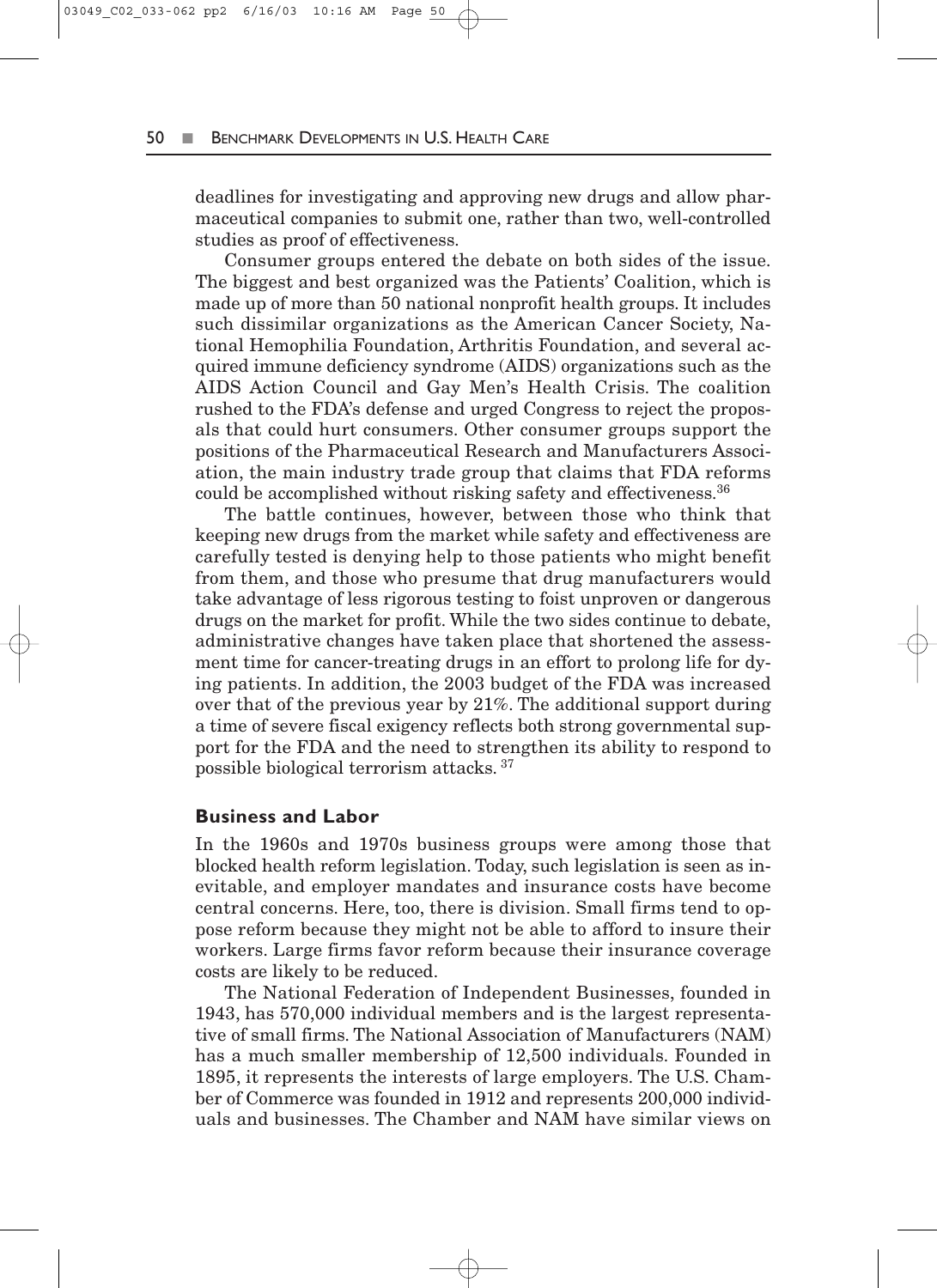reform; they both generally welcome the equalizing effect of an employer mandate but are wary of intense government regulation.38

Whenever business groups are involved in an issue, labor unions are sure to make their presence felt as well. The American Federation of Labor and Congress of Industrial Organizations (AFL-CIO), once over 14 million individuals strong, has had a tremendous influence on national health policy. Though job losses during the current economic downturn have reduced membership by over a million members, the influence of organized labor is significant. Intimately connected with the AFL-CIO is the Service Employees International Union (SEIU), founded in 1921. The SEIU is the largest union representing health care workers, with a membership of one million individuals, and its president, John J. Sweeney, also is chairman of the AFL-CIO's health care committee.

During the mid-1940s, labor unions began to demand health care benefits as an alternative to wage increases not possible during postwar wage and price controls. <sup>39</sup> The two major national unions, the AFL and the CIO consolidated their power by merging in 1955. During the late 1960s, they were able to address the issues of occupational safety and health and achieved passage of the Occupational Safety and Health Act of 1970. Today, occupational safety and health hold a prominent place on the national agenda, and efforts to weaken the 1970 legislation or reduce its enforcement are met with strong opposition from organized labor.

#### **The Pharmaceutical Industry**

Earlier editions of this text did not list the prescription drug industry as a major special-interest lobbying organization. In recent years, however, the profit-laden pharmaceutical industry increased its spending on lobbying tactics and campaign contributions to unprecedented levels. With prescription drug prices and pharmaceutical company profits at record highs, the industry correctly anticipated public and congressional pressure to legislate controls on drug prices and drug coverage for older adults on Medicare.

Between 1997 and 1999, the drug industry spent \$235.7 million to lobby Congress and the executive branch. As lawmakers moved to add a prescription-drug benefit to Medicare that would include price controls, the drug industry hired 297 lobbyists—one for every two members of Congress.40 Campaign contributions also rose to almost \$14 million, a 147 percent increase over previous years. An industry that can spend that amount of money to block a comprehensive Medicare drug benefit that reins in sky-high drug costs is clearly costing the American public dearly. In fact, for the first time in the history of the U.S. health care system, insurers that cover prescription-drug costs report that pharmaceutical costs now exceed the costs of hospital care.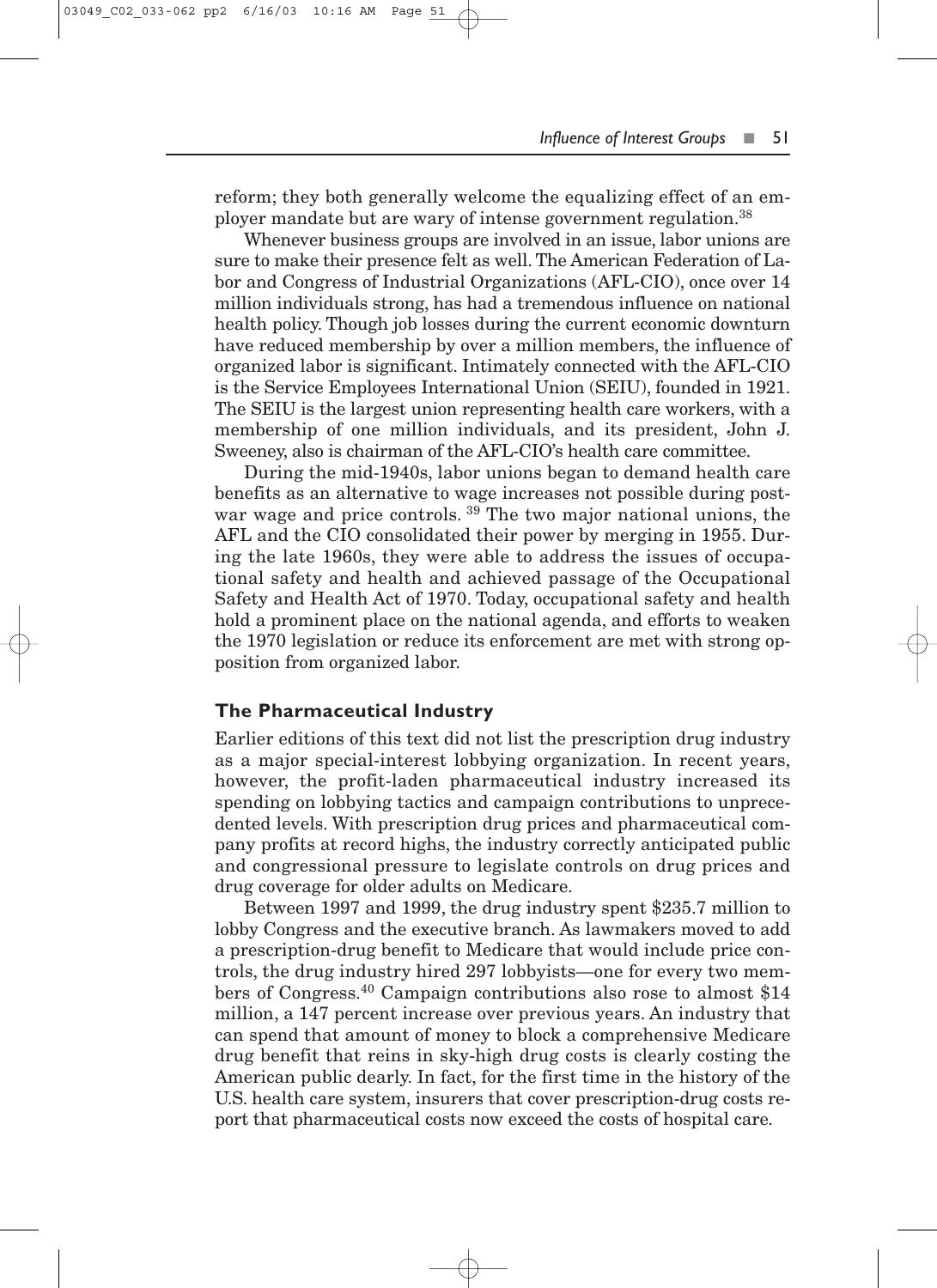## **Public Health Focus on Prevention**

Although the groups discussed in the previous section are primarily concerned with the diagnostic and treatment services that constitute over 95 percent of the U.S. health care system, there is an important public health lobby that speaks for health promotion and disease prevention. Often overlooked because of this country's historical emphasis on curative medicine, public health organizations have had to overcome several negative perceptions. Many health care providers, politicians, and others associate public health with governmental bureaucracy or link the care of low-income populations with welfarism. Nevertheless, the American Public Health Association (APHA), founded in 1872 and having an aggregate membership of 50,000, has substantial influence on the national scene. However, because the positions of public health advocates are considered liberal in nature, the influence of the APHA wanes when the Republicans are in power and rises during Democratic administrations.

The significant contributions of both governmental and voluntary organized public health agencies to the health of the American public and the political struggles that led to those accomplishments are described in Chapter 11.

## **Economic Influences: Rising Costs**

The single most important impetus for health care reform throughout recent history has been rising costs. Since the introduction of Medicare and Medicaid in 1965, almost all federal health law has been aimed at cost containment, but without success. Overall health care costs rose from 5.3 percent of the U.S. gross domestic product (GDP) in 1960 to over 13.7 percent in 1998. Unless there are significant constraints on rising health care costs, economists are predicting growth to 18 percent of the U.S. GDP before 2004.41

Chapter 7 presents a comprehensive overview of the complex and interlocking systems of fiscal incentives and constraints that contribute to the rising costs of health care and the difficulties inherent in attempts to exercise control over those costs.

## ■ **The Uninsured and Problems of Access to Medical Care**

The problems of access to health care, exacerbated by rising costs and reductions in Medicaid coverage, are generally related to place of residence and employment status. The lack of easily accessible health care services in rural and inner city areas often presents serious problems for low-income and lower middle-income families. For the med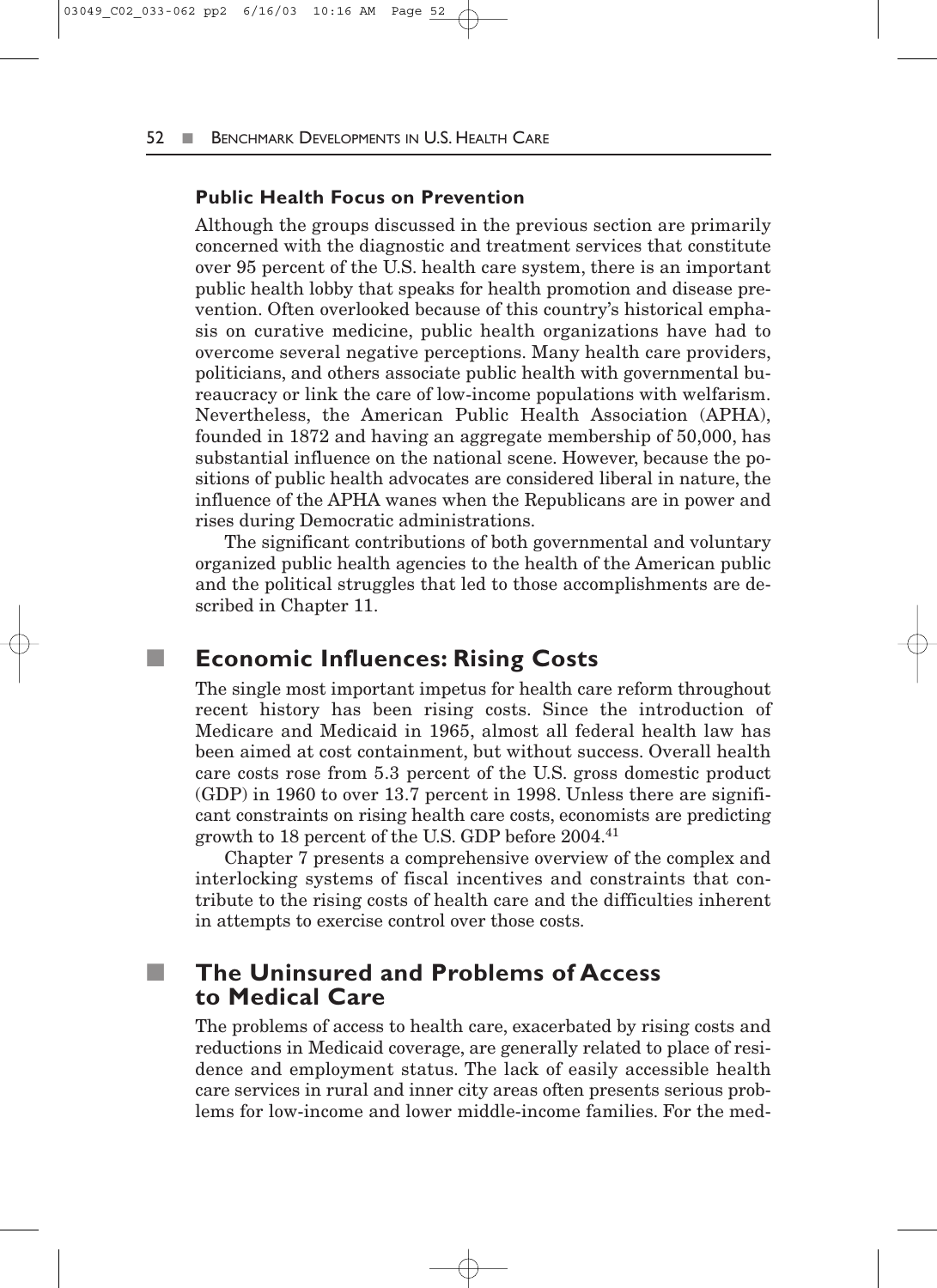ically indigent outside of Medicaid programs, however, the absence of adequate health insurance constitutes an almost insurmountable barrier to obtaining other than emergency medical care. The risk of being uninsured or underinsured is greater for those who are unemployed, employed at low-level jobs that do not offer group health insurance, or are unable to work and are not covered by Medicaid.

The number of Americans without adequate or any health insurance was estimated at 37 million during the health care reform debates of 1994. In 1996, that number was estimated to have grown to 40 million. In 2002, estimates of the number of uninsured individuals were around 41 million. Of most importance when considering the magnitude of the problem is that the composition of that uninsured population is constantly changing. When those on Medicaid or other unemployed persons find jobs that provide group health insurance, those individuals leave the ranks of the uninsured. They are replaced, however, by those who become unemployed or lose Medicaid coverage.

The Health Insurance Reform Act, also called the Health Insurance Portability and Accountability Act (HIPAA), signed into law in 1996, was intended to address the problem of the growing number of uninsured. The legislation permits individuals to continue insurance coverage after a loss or change of employment by mandating the renewability of insurance coverage except for specific reasons, such as the nonpayment of premiums. The act also regulates the circumstances in which an insurance plan may limit benefits because of preexisting conditions. It also mandates special enrollment periods for individuals who have experienced certain changes in family composition or employment status.

The legislation ensures portability of preexisting insurance by prohibiting insurers from declining to offer individual coverage for reasons of health status, medical condition, or other factors, such as the loss of eligibility for group coverage.42 The HIPAA legislation is discussed in more detail later in this chapter.

## **The Aging of America**

The elimination or control of many infectious diseases through immunization and antibiotics; the implementation of basic public health measures that contribute to the safety of food, water, and living and working conditions; a far more nutritious food supply; and constantly improving medical care—all have combined to extend the life expectancy of people in the United States. Although AIDS, accidents, and violence are causing an increasing number of deaths among young people, the vast majority of Americans live to advanced ages. In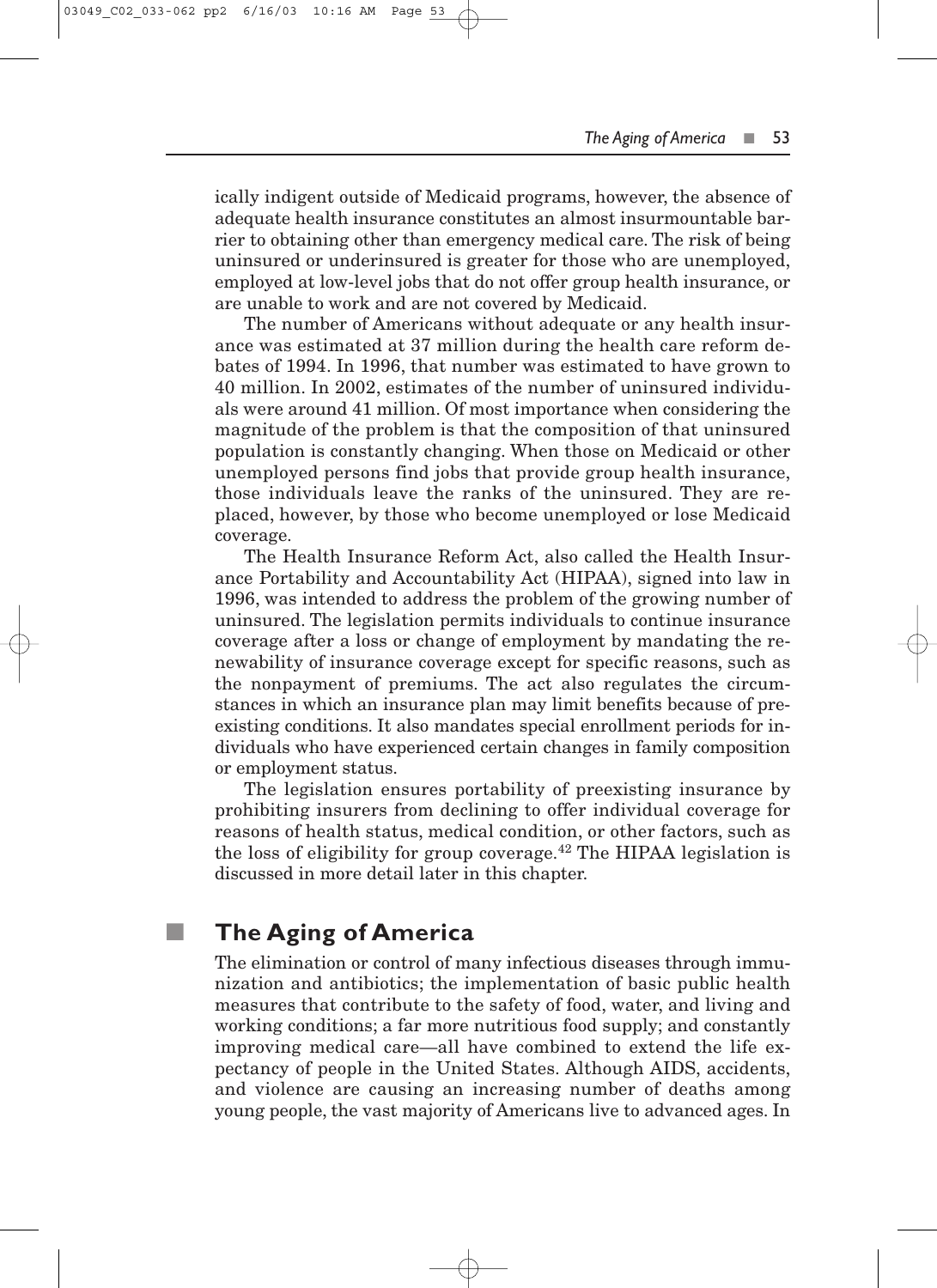03049 C02 033-062 pp2 6/16/03 10:16 AM

1950 individuals over age 65 constituted only 8.1 percent of the total population of the United States. The population over 65 is projected to increase to 21.8 percent by 2030, and about half of those older people will be 75 years or older. The population over 85 years of age is increasing even faster. By 2050 it is expected that one in four of those over 65 will be 85 or older.<sup>43</sup>

The increased longevity of the population, particularly those with serious or disabling chronic illness, poses serious challenges to the U.S. health care system. The problems of financing and delivering an increasingly broad array of medical and other long-term care services are already serious and will become more critical as the proportion of dependent older adults grows in relation to the number still in the work force.

Although the medical model of curing illness, maximizing function, and preventing premature death has been beneficial to many older Americans, it offers little to the growing number of older citizens who are not acutely or morbidly ill, but who have irreversible physical or mental limitations that require diligent care by others. Although the number and kinds of institutionally and communitybased long-term care services (described in Chapter 9) have increased, many are struggling to balance actual and perceived patient needs against their allowed benefits, rising costs, and limits imposed by third-party payers.

Of increasing importance is the need for mechanisms to support caregivers as elder care becomes the responsibility of more and more Americans. Changes in U.S. social structures have increased the stress on today's adults because they are required to provide financial, functional, or emotional support to aging family members. More women working outside the home, a high divorce rate, the geographic dispersion of family members, an increase in the number of adults simultaneously caring for both children and aging relatives, and the rise in the proportion of older adults taking care of even older relatives make respite services, adult day care, and other strategies to reduce stress and caregiver "burnout" mandatory.

## **Values and Assumptions That Guide Priorities**

Under the leadership of the U.S. Department of Health and Human Services Public Health Service, a consortium of 300 organizations collaborated in a process that led to the design of a decade-long national plan for reducing preventable deaths, disabilities, and diseases. The 1990 plan was called *Healthy People 2000: An Overview of the National Health Promotion and Disease Prevention Objectives*. Most states have developed their own *Healthy People 2000* objectives tailored and targeted to their own populations.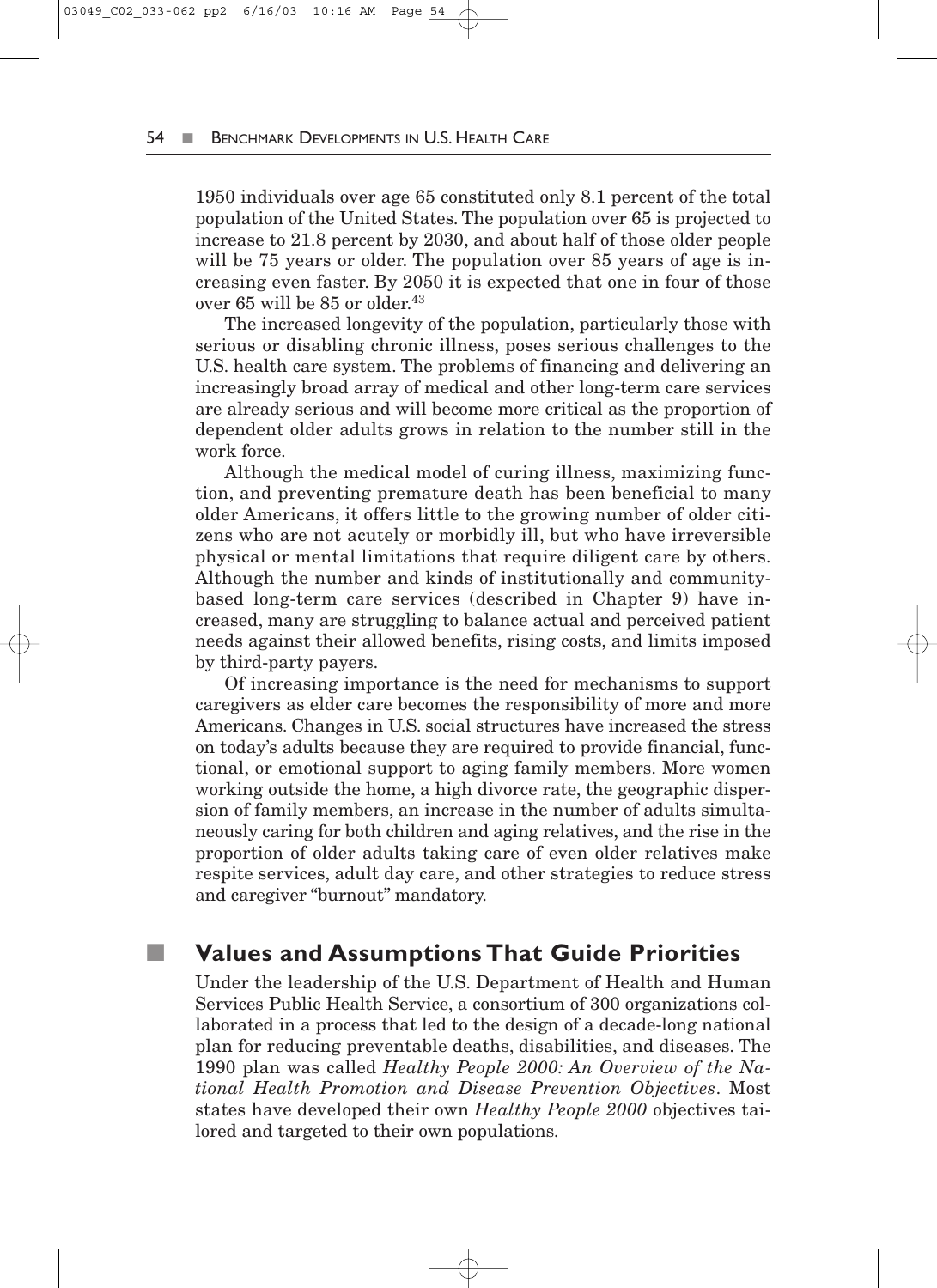#### *Healthy People 2000* contains the following impressive statements:

*The greatest opportunities for improvement and the greatest threats to the future health status of the people reside in certain subpopulations that have historically been disadvantaged economically, educationally, and politically. "Healthy People 2000" calls for special attention to reducing—and finally eliminating—disparities in death, disease, and disability rates experienced by these groups compared with the general population. . . . For the coming decade, perhaps no challenge is more compelling than that of equal opportunity for good health.44*

Unfortunately, Americans seem to hold values that shape their responses to proposals for changes in health delivery or financing that put the goals of *Healthy People 2000* out of reach. There is a moral commitment to the uninsured population, but much of that concern is self-serving and results from the fear of unexpected unemployment. There is a genuine desire to achieve personal peace of mind, and empathy for those without it. However, there also is a lack of self-blame. As in other endeavors, there is an absence of personal accountability among both providers and consumers in the fields of health care.

Nothing illustrates the unrealistic posturing of the public health sector better than the latest set of 10-year targets for health improvement in the United States. Assembled by a consortium of over twice as many national, professional, and voluntary organizations as produced *Healthy People 2000*, *Healthy People 2010* essentially ignores the failure to meet 85 percent of the last decade's goals and establishes several hundred more equally unattainable objectives. Notably lacking in these monumental efforts to establish health improvement goals is either the organizational commitment or the strategies to make them happen.

It is indicative of a self-indulgent society that there is a limited willingness to take personal responsibility, to sacrifice for the benefit of others, and to judge each proposed change in the health service structure in terms of reasoned self-interest. The result is a basic incongruity in the U.S. system of health care. The system strives to improve an already superb ability to care for the individual patient, but it fails dismally to address the problems of the larger society.

In a country facing epidemics of teenage pregnancy, sexually transmitted diseases, drug addiction, drive-by shootings, and crackaddicted infants, there seems to be a striking capacity for ignoring the truth about matters of public health and public good. Warren Bennis, author of *Why Leaders Can't Lead*, attributes this disregard in large part to the United States's historical commitment to individual freedom. He explains why the decline in societal concern for the less fortunate that started in the 1980s was so well accepted.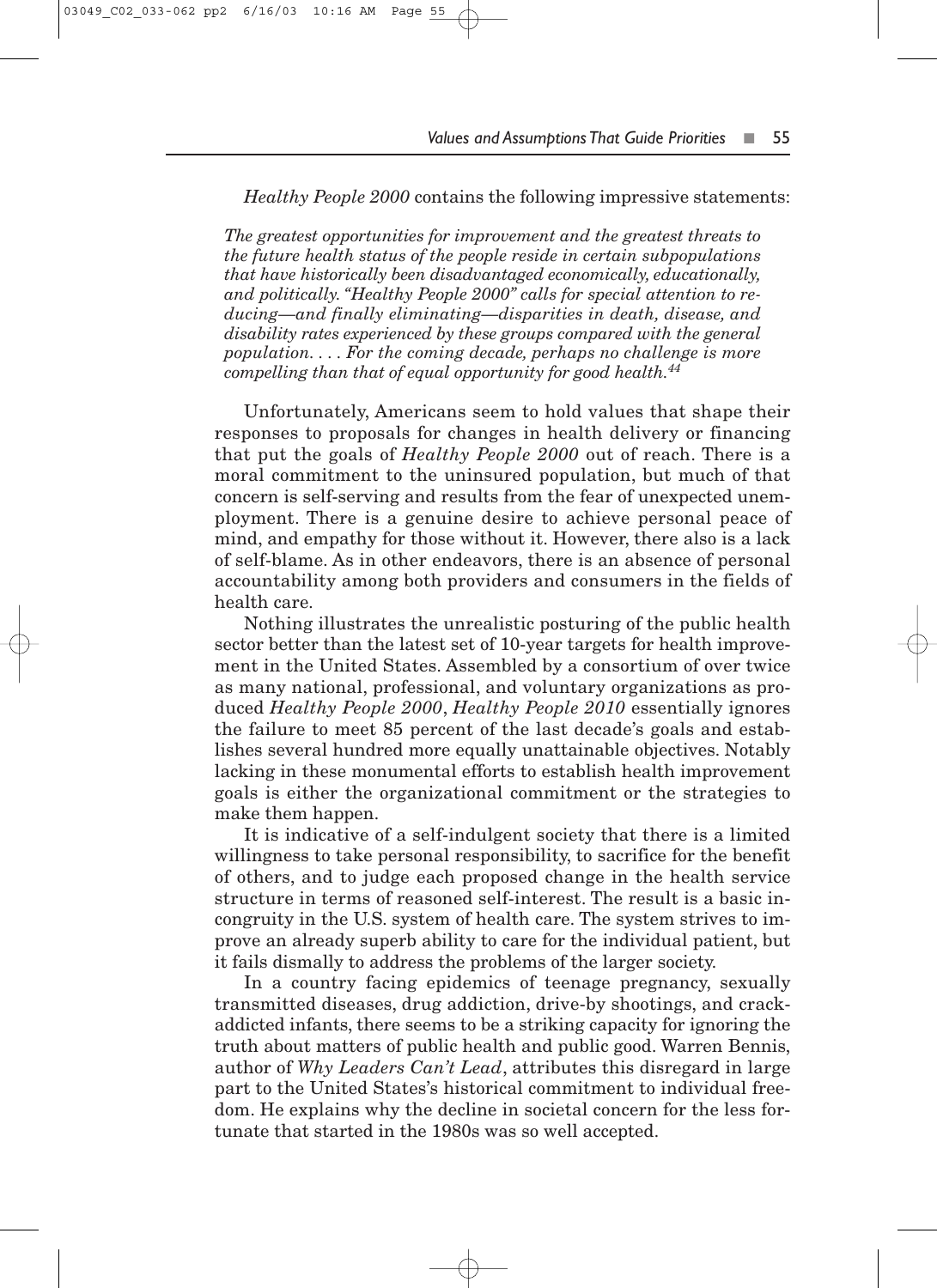*The conflicts between individual rights and the common good are far older than the nation, but they have never been as sharp or as mean as they are today. In fact, as the upwardly mobile person has replaced the citizen, we have less and less that is good. The founding fathers based the constitution on the assumption that there was such a thing as public virtue. James Madison wrote, 'The public good . . . the real welfare of the great body of people . . . is the supreme object to be pursued.' At the moment, we not only cannot agree on what the public good is, we show no inclination to pursue it.45*

Even the institutions in which health care providers work reflect similar values. Rosemary Stevens, author of *In Sickness and in Wealth*, writes:

*By 1980 hospitals seemed obsessed with the language of management. Instead of an increased emphasis on chronic care and social services after the advent of Medicare and Medicaid—not an unreasonable expectation in programs dedicated to the older adult and low-income populations—hospital administrative training programs began to require courses in financial management. Administrators became managers, presidents, or CEOs; and the hospital journals rang with news of "product lines" (patient care), of capital financing, of diversification and innovation and of the "bottom line." <sup>46</sup>*

Under pressure to adjust to rapidly changing economic circumstances, many hospitals are engaging with providers in joint investments that raise serious questions about conflicts of interest. Ventures into the construction of privately owned high-technology diagnostic facilities by providers who refer patients for those services proliferate in competition with hospital facilities, apparently without concern for the ethical issues involved.

## ■ **Oregon Death with Dignity Act**

November 8, 1994, was a pivotal date for U.S. social legislation. By a slim margin, Oregon voters approved Ballot Measure 16, the Oregon Death with Dignity Act, also known as the Oregon Physician-Assisted Suicide Act. The act legalized physician-assisted suicide by allowing "an adult resident of Oregon, who is terminally ill to voluntarily request a prescription for medication to take his or her life."47 The person must have "an incurable and irreversible disease that will, within reasonable medical judgment, produce death within six months." The Death with Dignity Act was a response to the growing concern among medical professionals and the public about the extended, painful, and demeaning nature of terminal medical care for patients with certain conditions. An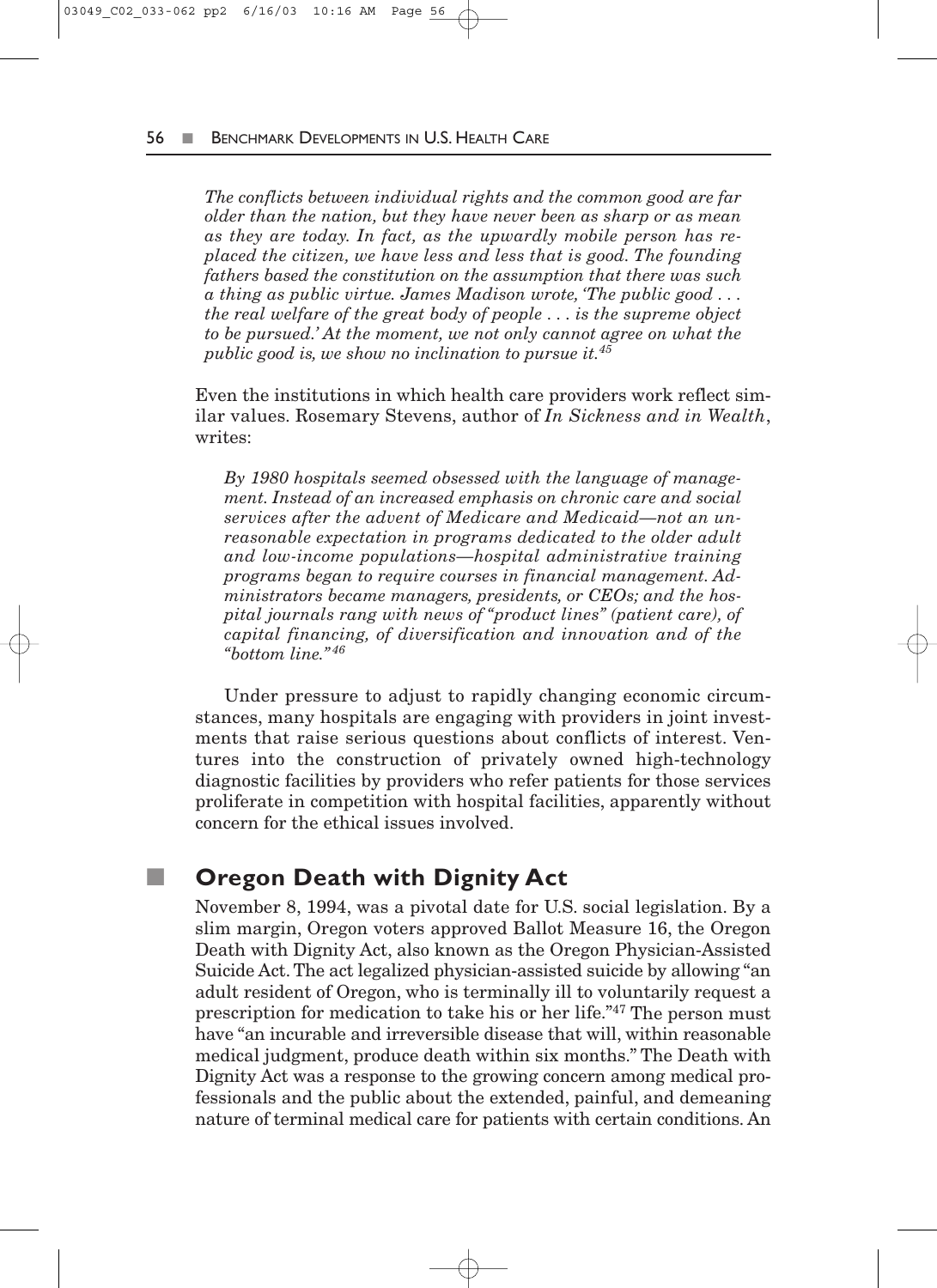additional consideration for some voters was the worry that the extraordinary costs associated with lengthy and futile medical care would exhaust their estates and leave their families with substantial debts.

A survey of Oregon physicians showed that two-thirds of those responding believe that physician-assisted suicide is ethical in appropriate cases, and almost half of the responding physicians (46 percent) said that they might assist in a suicide if the patient met the criteria outlined in the act.48

The issue of euthanasia and physician-assisted suicide has been debated for years in other countries. Although among westernized countries only Northern Australia has legalized physician-assisted suicide, the Netherlands has a long history of allowing euthanasia within the medical community.<sup>49</sup> Although technically illegal, there are specifications guiding the practice, and doctors following the guidelines are not prosecuted.50

#### **Provisions of the Oregon Death with Dignity Act**

A physician must meet multiple requirements before he or she can write a prescription for a lethal combination of medications. After the initial request, the physician must ensure that the patient is fully informed about the diagnosis, the prognosis, the risks, and the likely result of the medications and the alternatives including comfort care, pain control, and hospice care. Then, a consulting physician must confirm that the patient's judgment is not impaired by a mental condition and that the decision is fully informed and voluntary. The patient will then be asked to notify next of kin. Family notification is not mandatory, however, and physician-assisted suicide will not be denied if the patient chooses not to notify his or her family. After a 15-day waiting period, the patient must again repeat the request. If the patient does so, the physician is then permitted to write the fatal prescription.<sup>51</sup>

*The Fourth Annual Report on Oregon's Death with Dignity Act,* issued by Oregon Public Health Services, Center for Health Statistics, covered the period from the program's inception in 1997 through 2001.52 In 2001, a total of 44 prescriptions of lethal doses of medication were written by 33 physicians. Thirty-nine such prescriptions were written in 2000. Although the number of prescriptions written increased, the number of terminally ill patients who ingested lethal medication remained small. Just 19 of the 44 patients that received lethal prescriptions in 2001 actually ingested the legally prescribed medication.

Physicians reported that multiple end-of-life concerns contributed to the patients' requests for lethal medication. The most frequently reported concerns included losing autonomy (94 percent), decreasing ability to participate in activities that make life enjoyable (76 percent), and losing control of bodily functions (53 percent).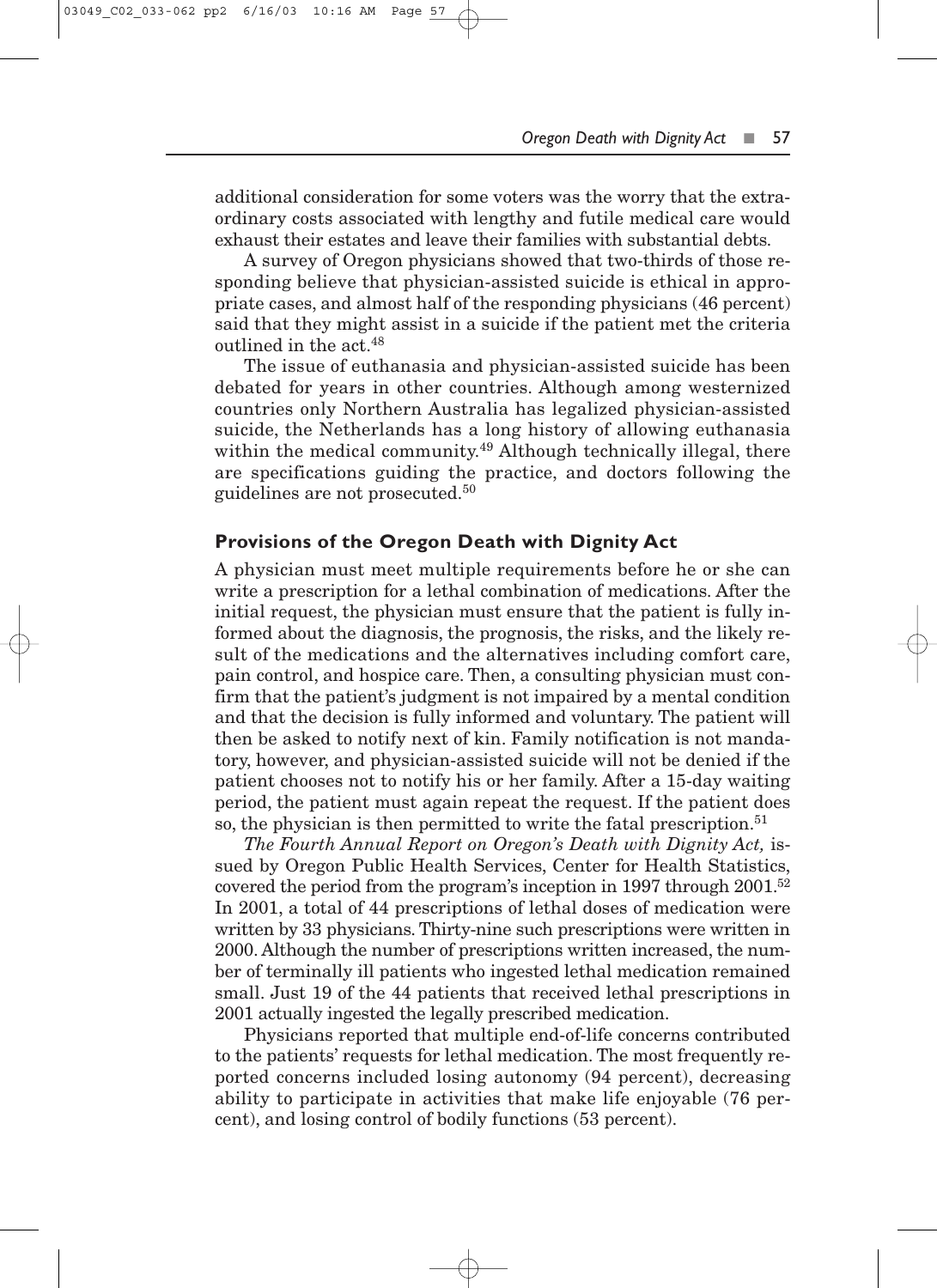## **The Health Insurance Portability and Accountability Act (HIPAA)**

Enacted in 1996, HIPAA is a complex law that has already begun to restructure health care. The effect of its Title 1 was to ensure the health insurance coverage of workers and their families when they change or lose their jobs. The law also prohibits cancellation of coverage because of pre-existing medical conditions.

More sweeping, however, is the part of the law called "Administrative Simplification," which required medical records to be computerized by October 2003. It is intended to reduce the costs and administrative burden of health care by standardizing the electronic transmission of many administrative and financial transactions. The standardization must also maintain the privacy of health information. As a result, the entire health care industry is involved in a costly high-tech upgrade of complex medical and financial documents to comply with the legislation.53

## ■ **The Internet and Health Care**

Data collection and information transfer are critical elements of the health care system, so it is not surprising that the Internet has become a major influence in U.S. health care. Ninety-eight million Americans are now using the Internet to find health care information.54 Consumers now have access to vast resources of health and wellness information, have the ability to communicate with others sharing similar health problems, and are able to gain valuable data about medical institutions and providers that permit well-informed choices about services and procedures. The number of people who have successfully completed an Internet search for answers to health care questions has almost doubled since 1998.<sup>55</sup> Internet users are becoming more educated and participatory in clinical decision making. Physicians and other providers are now challenged by the need to deal with a more knowledgeable and involved patient population.

Health care consumers turn to the Internet, at least in part, because of dissatisfaction with the amount of information available from traditional sources. A host of Web sites offer everything from interactive health assessments to personalized diet and fitness programs. Internet use also provides the benefit of anonymity, convenience, and freedom from inhibitions. For those reasons, it is becoming a growing alternative to traditional in-office counseling, particularly in the field of mental health. The mental health field has initiated a variety of forms of on-line therapy for consumers who are more comfortable with the impersonal nature of Internet communication.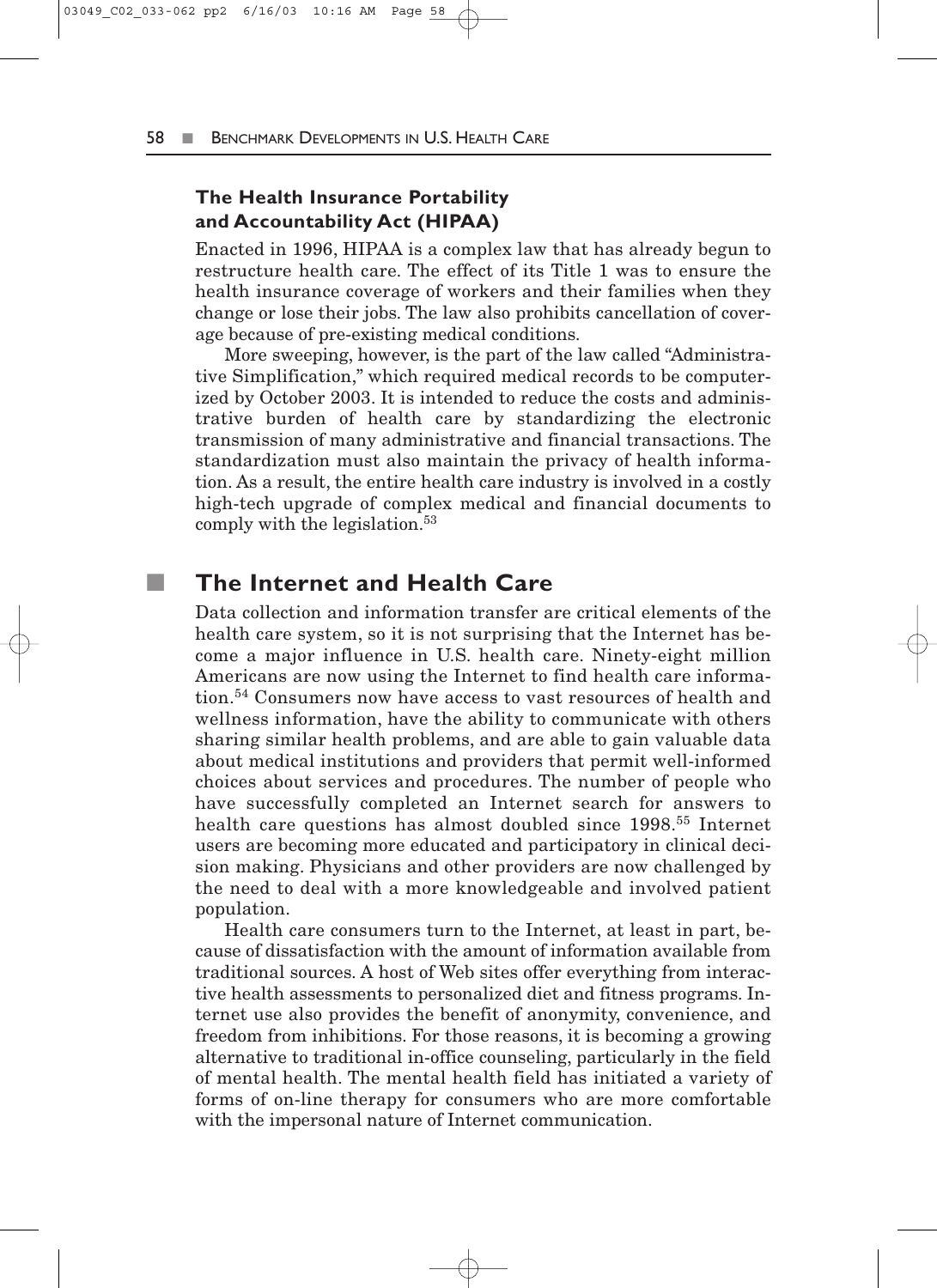Providers also are entering the online world of health care communication. After a slow start, provider-sponsored Web sites are proliferating at a rapid pace. In addition to information for consumers about the provider's training, competencies, and experience, many providers encourage e-mail exchanges that invite queries and provide opportunities to respond to consumer informational needs.

A wide variety of other Web-based entrepreneurial ventures have also begun to take advantage of the huge and growing market of Internet surfers. Both dependable and questionable entrepreneurs are offering consumers opportunities to cyber-shop for pharmaceuticals, insurance plans, medical supplies and equipment, specific physician services, and other health-related commodities. The public is well advised to be cautious in making commitments on the Internet. A listing of some of the most reliable consumer-oriented Web sites may be found in Appendix B.

## ■ **The Basic Issues**

The basic issues underlying efforts to improve the U.S. health care system remain, as they have for decades, concerns for costs, access, and quality. Although knowledge, technology, and resources have developed so that superb and dramatic medical care can be provided to meet even the most formidable needs of this country's population, such care is provided at unacceptable cost, with unnecessary duplications of effort, and to the exclusion of the health maintenance and preventive activities that might have reduced the incidence of the medical conditions that required those curative efforts. It is, by every assessment, a health care system focused on providing excellent care for the individuals within it, while virtually ignoring the more basic health service needs of the larger populations outside of it.

Emeritus Professor of Public Health at Yale University School of Medicine George Silver described the current health care dilemma with these observations:

*The pressures on Congress, professional groups such as the American Medical Association and the American Hospital Association, and the health care insurance companies are directed toward developing a legislative package that will ameliorate the suffering of the underserved, provide coverage for the uninsured, control costs, and satisfy doctors and hospitals without huge tax increases or intolerable additional wage assessments.*

*Physicians are sullen and discontented under the burden of regulations and constraints that seriously impede their flexibility and ability to utilize professional judgment freely. Patients are angry with inflated costs, rising insurance premiums, and various impediments and obstacles to maintaining a comfortable, friendly*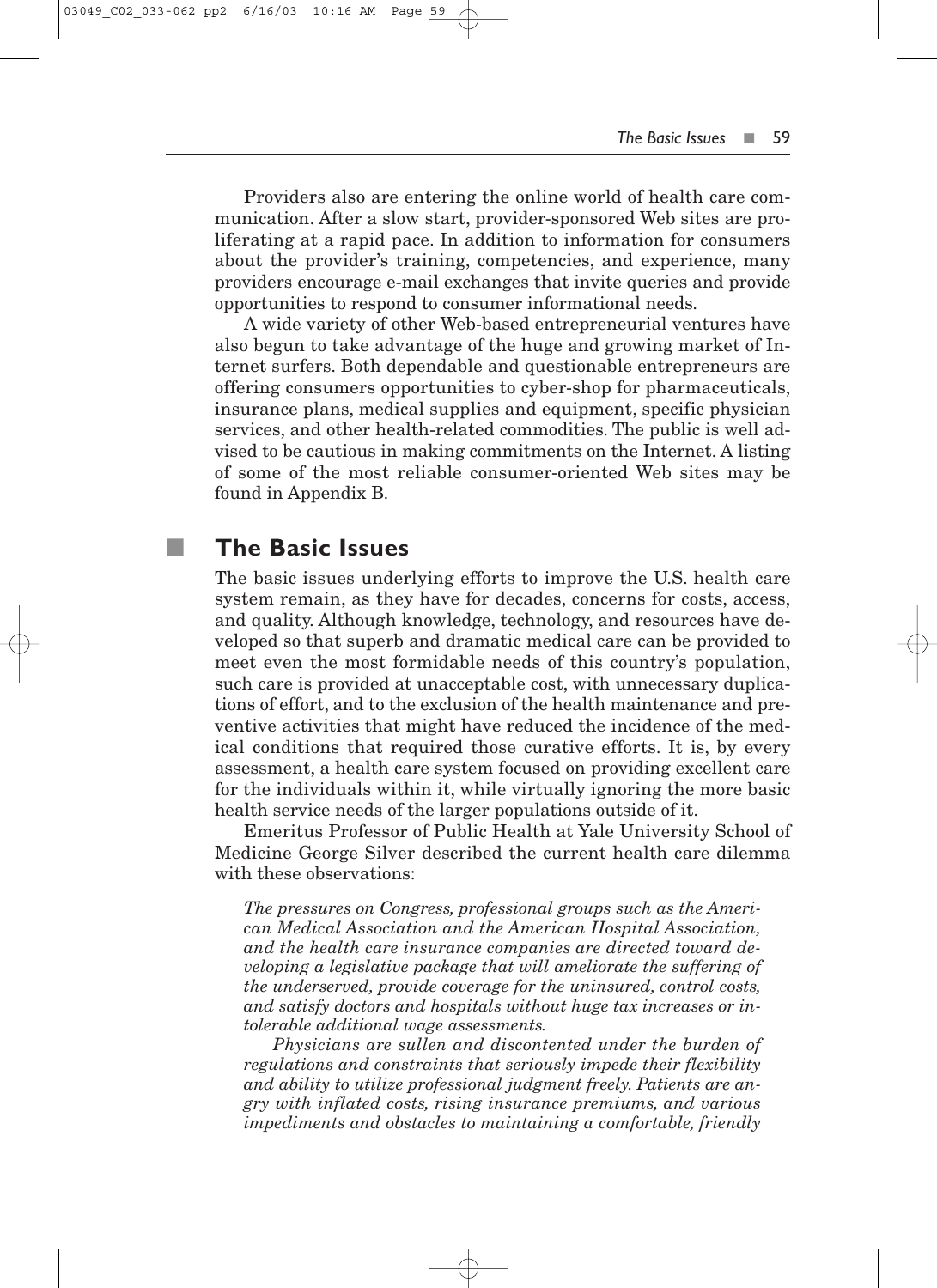*relationship with doctors. Other patients are unable to obtain needed medical services to the extent required, or at all. Critics and reformers attack the medical profession as greedy, uncaring, and even incompetent. Malpractice accusations proliferate, and costs and judgments soar.56*

### ■ **Notes**

- 1. R.L. Numbers, "The Third Party: Health Insurance in America," in *The Therapeutic Revolution: Essays in the Social History of American Medicine*, eds. M.J. Vogel and C.E. Rosenberg (Philadelphia: University of Pennsylvania Press, 1979).
- 2. Numbers, "The Third Party: Health Insurance in America."
- 3. Numbers, "The Third Party: Health Insurance in America."
- 4. P. Starr, "Transformation in Defeat: The Changing Objectives of National Health Insurance, 1915–1980," in *Understanding Universal Health Programs, Issues and Options*, eds. D.A. Kindig and R.B. Sullivan (Ann Arbor, MI: Health Administration Press, 1992).
- 5. Starr, "Transformation in Defeat."
- 6. "Minutes of the House of Delegates," *Journal of the American Medical Association* 74 (1920): 1317–1328.
- 7. Numbers, "The Third Party: Health Insurance in America."
- 8. R.G. Leland, "Prepayment Plans for Hospital Care," *Journal of the American Medical Association* 100 (1933): 113–117.
- 9. Starr, "Transformation in Defeat."
- 10. Committee on the Costs of Medical Care, *Medical Care for the American People: The Final Report of the Costs of Medical Care* (Chicago: University of Chicago Press, 1932).
- 11. "Minutes of the Eighty-Fourth Session, 12–16 June 1933," *Journal of the American Medical Association* 100 (1933): 44–53.
- 12. P.R. Lee and A.E. Benjamin, "Health Policy and the Politics of Health Care," in *The Nation's Health*, 4th ed., eds. P.R. Lee and C.L. Estes (Boston: Jones & Bartlett Publishers, 1994).
- 13. Lee and Benjamin, "Health Policy and the Politics of Health Care."
- 14. T.J. Litman and L.S. Robins, *Health Politics and Policy*, 2nd ed. (Albany, NY: Delmar Publishers, 1991).
- 15. B. Cheekoway et al., "Representation of Providers on Health Planning Boards," *International Journal of Health Services* 11, no. 4 (1981): 573–581.
- 16. Lee and Benjamin, "Health Policy and the Politics of Health Care."
- 17. L. McGinley, "HMO Fracas Moves to Who Makes Medical Decisions," *Wall Street Journal*, 18 February 1999, A24.
- 18. J.D. Reschovsky et al., "Do HMOs Make a Difference? Comparing Access, Service Use and Satisfaction Between Consumers in HMOs and non-HMOs," *Inquiry* 36, no. 4 (Winter 1999/2000): 419–425.
- 19. P.R. Lee and C.L. Estes, *The Nation's Health*, 4th ed. (Boston: Jones & Bartlett Publishers, 1994).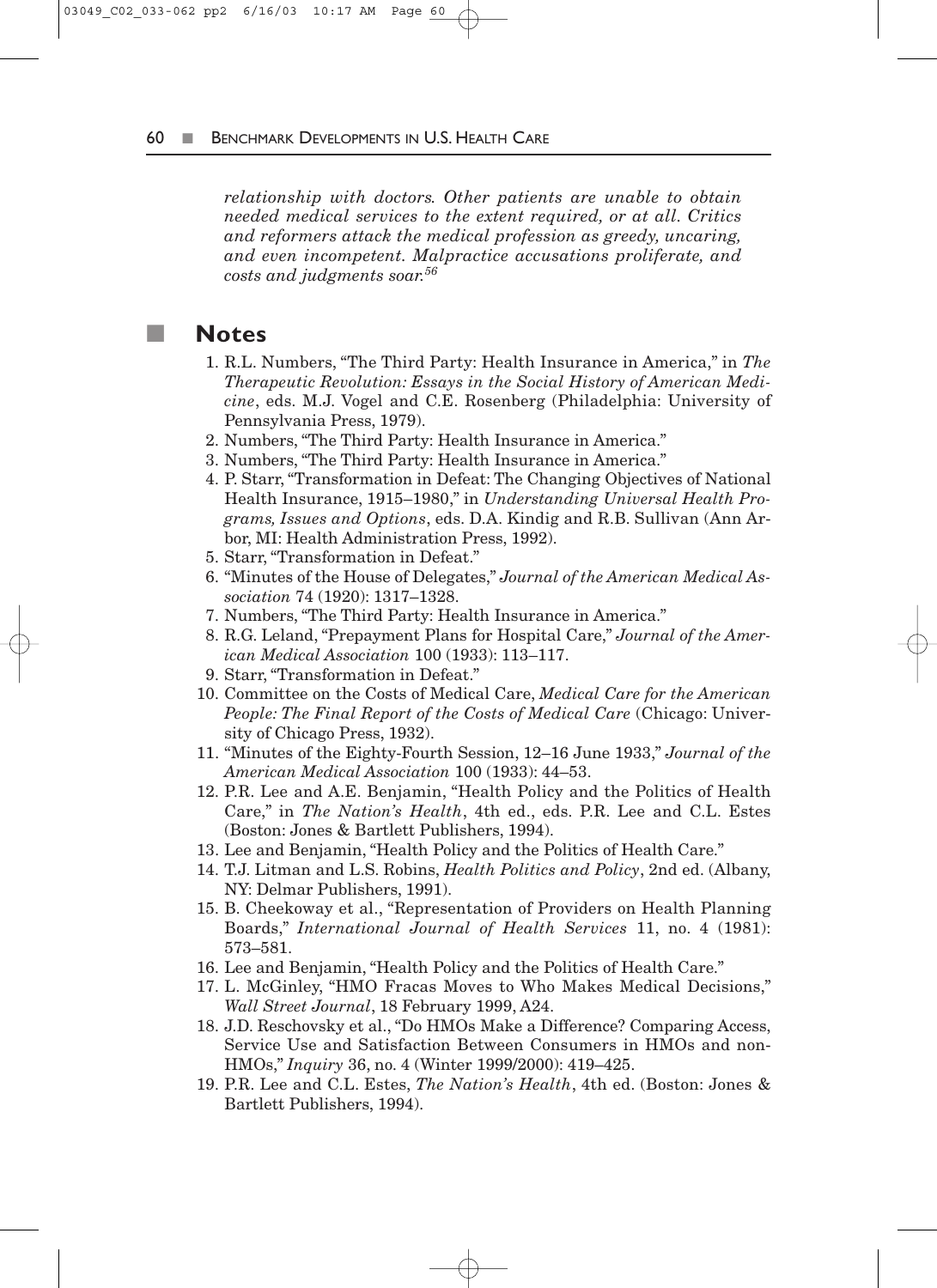03049 C02 033-062 pp2 6/16/03 10:17 AM Page

- 20. L.B. Ropes, *Health Care Crisis in America* (Santa Barbara, CA: ABC-CLIO, 1991).
- 21. G. Gallwas, "The Technological Explosion: Its Impact on Laboratory and Hospital Costs," *Pathologist* 31, no. 2 (1980): 86–91.
- 22. W.T. McGivney and W.R. Hendee, "Technology Assessment in Medicine: The Role of the American Medical Association," *Archives of Pathology and Laboratory Medicine* 112, no. 12 (1988): 1181–1185.
- 23. Office of Technology Assessment, *Assessing the Efficacy and Safety of Medical Technologies* (Washington, DC: Government Printing Office, 1978).
- 24. U.E. Reinhardt, "Reinhardt on Reform" (interview done by Donna Vavala), *Physician Executive* 21, no. 1 (1995): 10–12.
- 25. J.M. Eisenberg, "If Trickle-Down Physician Workforce Policy Failed, Is the Choice Now between the Market and Government Regulation?" *Inquiry* 31, no. 3 (1994): 241–249.
- 26. S.A. Schroeder, "Academic Medicine as a Public Trust," *Journal of the American Medical Association* 262 (1989): 803–812.
- 27. R.J. Bulger, "Generalism and the Need for Health Professional Educational Reform," *Academic Medicine* 70 (1995): 315–345.
- 28. J.P. Smith, "The Politics of American Health Care," *Journal of Advanced Nursing* 15 (1990): 187–197.
- 29. R.M. Sorian, *A New Deal for American Health Care: How Reform Will Reshape Health Care Delivery and Payment for a New Century* (New York: Faulkner and Gray, 1993).
- 30. Sorian, *A New Deal for American Health Care*.
- 31. Ibid.
- 32. Ibid.
- 33. Smith, "The Politics of American Health Care."
- 34. Sorian, *A New Deal for American Health Care*.
- 35. Ibid.
- 36. L. McGinley, "Patients' Groups Jump into Battle over Proposals to Restructure FDA," *Wall Street Journal*, 22 February 1996, B5.
- 37. U.S. Food and Drug Administration, http://www.fda.gov/bbs/topics/news/ 2003/NEW00873.htmy (7 March 2003). Accessed 10 March 2003
- 38. Sorian, *A New Deal for American Health Care*.
- 39. Sorian, *A New Deal for American Health Care*.
- 40. "Drug Firms' Political Outlays Skyrocket," *Wall Street Journal*, 7 July 2000, A14.
- 41. Reinhardt, "Reinhardt on Reform."
- 42. U.S. Government Internet Resources, Congressional Internet Services, The Thomas Home Page (http://thomas.loc.gov), 1996.
- 43. U.S. Senate Special Committee on Aging, *Aging in America* (Washington, DC: U.S. Department of Health and Human Services, 1988).
- 44. *Healthy People 2000: Midcourse Review and 1995 Revisions* (Washington, DC: Department of Health and Human Services, Public Health Service, 1995).
- 45. W. Bennis, *Why Leaders Can't Lead, The Unconscious Conspiracy Continues* (San Francisco: Jossey-Bass Publishers, 1989), 40.